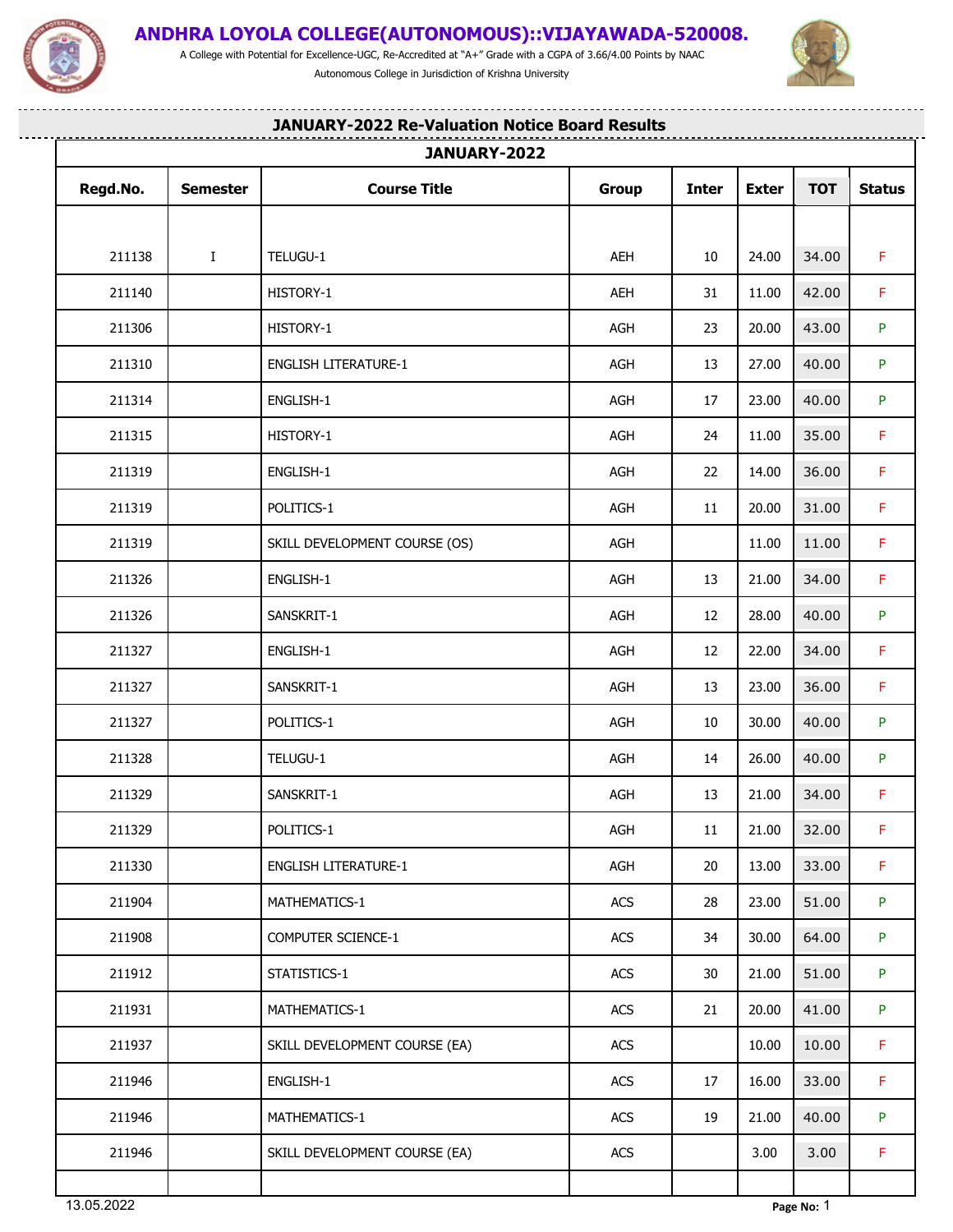

## **ANDHRA LOYOLA COLLEGE(AUTONOMOUS)::VIJAYAWADA-520008.**

A College with Potential for Excellence-UGC, Re-Accredited at "A+" Grade with a CGPA of 3.66/4.00 Points by NAAC Autonomous College in Jurisdiction of Krishna University

........................



. . . . . .

-------------------

|          |                 | JANUARY-2022              |            |              |              |            |               |
|----------|-----------------|---------------------------|------------|--------------|--------------|------------|---------------|
| Regd.No. | <b>Semester</b> | <b>Course Title</b>       | Group      | <b>Inter</b> | <b>Exter</b> | <b>TOT</b> | <b>Status</b> |
|          |                 |                           |            |              |              |            |               |
| 212003   | $\mathbf{I}$    | MATHEMATICS-1             | <b>ASC</b> | 18           | 22.00        | 40.00      | P.            |
| 212024   |                 | STATISTICS-1              | <b>ASC</b> | 20           | 20.00        | 40.00      | P.            |
| 212028   |                 | COMPUTER SCIENCE-1        | ASC        | 16           | 24.00        | 40.00      | P             |
| 212028   |                 | STATISTICS-1              | ASC        | 16           | 18.00        | 34.00      | F.            |
| 212034   |                 | MATHEMATICS-1             | <b>ASC</b> | 34           | 21.00        | 55.00      | P.            |
| 212043   |                 | COMPUTER SCIENCE-1        | ASC        | 43           | 34.00        | 77.00      | P.            |
| 212050   |                 | <b>COMPUTER SCIENCE-1</b> | <b>ASC</b> | 48           | 39.00        | 87.00      | P.            |
| 212110   |                 | PHYSICS-1                 | AML        | 19           | 21.00        | 40.00      | P.            |
| 212111   |                 | PHYSICS-1                 | AML        | 18           | 16.00        | 34.00      | F.            |
| 212116   |                 | TELUGU-1                  | AML        | 10           | 30.00        | 40.00      | P.            |
| 212117   |                 | ENGLISH-1                 | AML        | 17           | 17.00        | 34.00      | F.            |
| 212117   |                 | SANSKRIT-1                | AML        | 17           | 11.00        | 28.00      | F.            |
| 212125   |                 | MATHEMATICS-1             | AML        | 26           | 20.00        | 46.00      | P.            |
| 212125   |                 | PHYSICS-1                 | AML        | 12           | 28.00        | 40.00      | P.            |
| 212127   |                 | STATISTICS-1              | AML        | 22           | 24.00        | 46.00      | P.            |
| 212129   |                 | ENGLISH-1                 | AML        | 23           | 15.00        | 38.00      | F.            |
| 212129   |                 | STATISTICS-1              | AML        | 16           | 24.00        | 40.00      | P.            |
| 212135   |                 | MATHEMATICS-1             | AML        | 16           | 24.00        | 40.00      | P.            |
| 212144   |                 | PHYSICS-1                 | AML        | 17           | 24.00        | 41.00      | P.            |
| 212218   |                 | TELUGU-1                  | AP         | 22           | 13.00        | 35.00      | F.            |
| 212218   |                 | CHEMISTRY-1               | AP         | 14           | 26.00        | 40.00      | P.            |
| 212226   |                 | ENGLISH-1                 | AP         | 14           | 20.00        | 34.00      | F.            |
| 212226   |                 | MATHEMATICS-1             | AP         | 13           | 7.00         | 20.00      | F.            |
| 212226   |                 | PHYSICS-1                 | AP         | 12           | 10.00        | 22.00      | F.            |
| 212235   |                 | ENGLISH-1                 | AP         | 22           | 14.00        | 36.00      | F.            |
| 212235   |                 | MATHEMATICS-1             | AP         | 22           | 6.00         | 28.00      | F.            |
|          |                 |                           |            |              |              |            |               |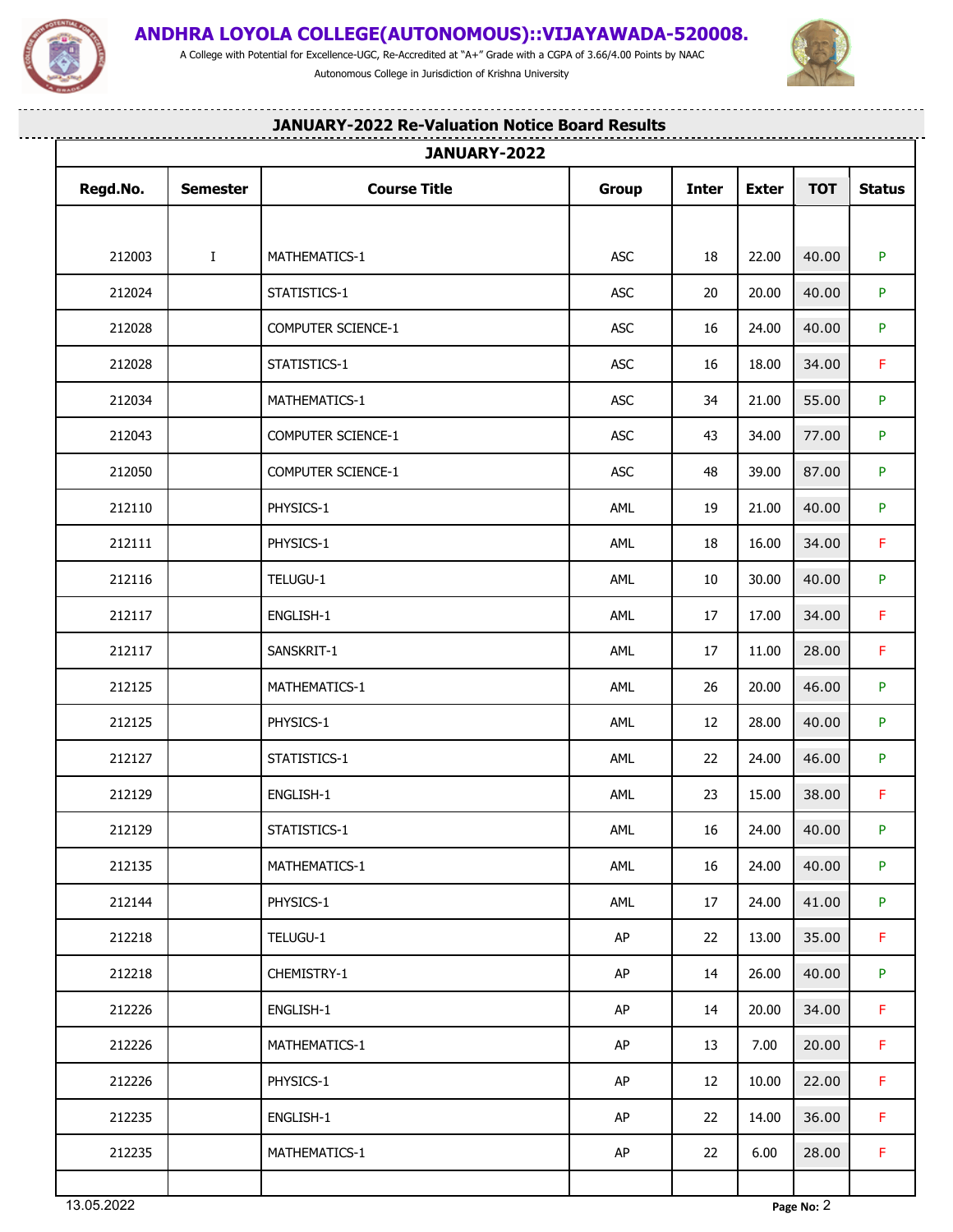

A College with Potential for Excellence-UGC, Re-Accredited at "A+" Grade with a CGPA of 3.66/4.00 Points by NAAC Autonomous College in Jurisdiction of Krishna University



--------

----------------------

## **JANUARY-2022 Re-Valuation Notice Board Results**

|          |                 | JANUARY-2022        |              |              |              |            |               |
|----------|-----------------|---------------------|--------------|--------------|--------------|------------|---------------|
| Regd.No. | <b>Semester</b> | <b>Course Title</b> | <b>Group</b> | <b>Inter</b> | <b>Exter</b> | <b>TOT</b> | <b>Status</b> |
| 212236   | $\mathbf{I}$    | CHEMISTRY-1         | AP           | 20           | 14.00        | 34.00      | F.            |
|          |                 |                     | AP           |              |              |            | F.            |
| 212238   |                 | MATHEMATICS-1       |              | 18           | 8.00         | 26.00      |               |
| 212302   |                 | ENGLISH-1           | AC           | 16           | 16.00        | 32.00      | F.            |
| 212302   |                 | PHYSICS-1           | AC           | 17           | 23.00        | 40.00      | P.            |
| 212307   |                 | PHYSICS-1           | AC           | 19           | 21.00        | 40.00      | P             |
| 212319   |                 | PHYSICS-1           | AC           | 21           | 20.00        | 41.00      | P             |
| 212322   |                 | ENGLISH-1           | AC           | 15           | 25.00        | 40.00      | P             |
| 212322   |                 | SANSKRIT-1          | AC           | 19           | 22.00        | 41.00      | P.            |
| 212327   |                 | MATHEMATICS-1       | AC           | 26           | 9.00         | 35.00      | F.            |
| 212327   |                 | PHYSICS-1           | $\sf AC$     | 17           | 13.00        | 30.00      | F.            |
| 212329   |                 | MATHEMATICS-1       | AC           | 23           | 20.00        | 43.00      | P.            |
| 212329   |                 | PHYSICS-1           | AC           | 18           | 16.00        | 34.00      | F.            |
| 212334   |                 | MATHEMATICS-1       | $\sf AC$     | 21           | 22.00        | 43.00      | P.            |
| 212403   |                 | TELUGU-1            | AB           | 12           | 22.00        | 34.00      | F.            |
| 212403   |                 | ZOOLOGY-1           | AB           | 15           | 25.00        | 40.00      | P.            |
| 212403   |                 | CHEMISTRY-1         | AB           | 11           | 22.50        | 34.00      | F.            |
| 212412   |                 | ZOOLOGY-1           | ${\sf AB}$   | 12           | 20.00        | 32.00      | F             |
| 212501   |                 | ENGLISH-1           | AZ           | 22           | 14.00        | 36.00      | F.            |
| 212501   |                 | ZOOLOGY-1           | AZ           | 12           | 20.50        | 33.00      | F.            |
| 212502   |                 | BOTANY-1            | AZ           | 33           | 22.00        | 55.00      | P.            |
| 212510   |                 | BOTANY-1            | AZ           | 11           | 29.00        | 40.00      | P.            |
| 212510   |                 | CHEMISTRY-1         | AZ           | 8            | 15.00        | 23.00      | F.            |
| 212512   |                 | BOTANY-1            | AZ           | 20           | 22.00        | 42.00      | P.            |
| 212520   |                 | ZOOLOGY-1           | AZ           | 8            | 13.00        | 21.00      | F.            |
| 212525   |                 | BOTANY-1            | AZ           | 14           | 26.00        | 40.00      | P.            |
| 212525   |                 | CHEMISTRY-1         | AZ           | 12           | 14.00        | 26.00      | F.            |
|          |                 |                     |              |              |              |            |               |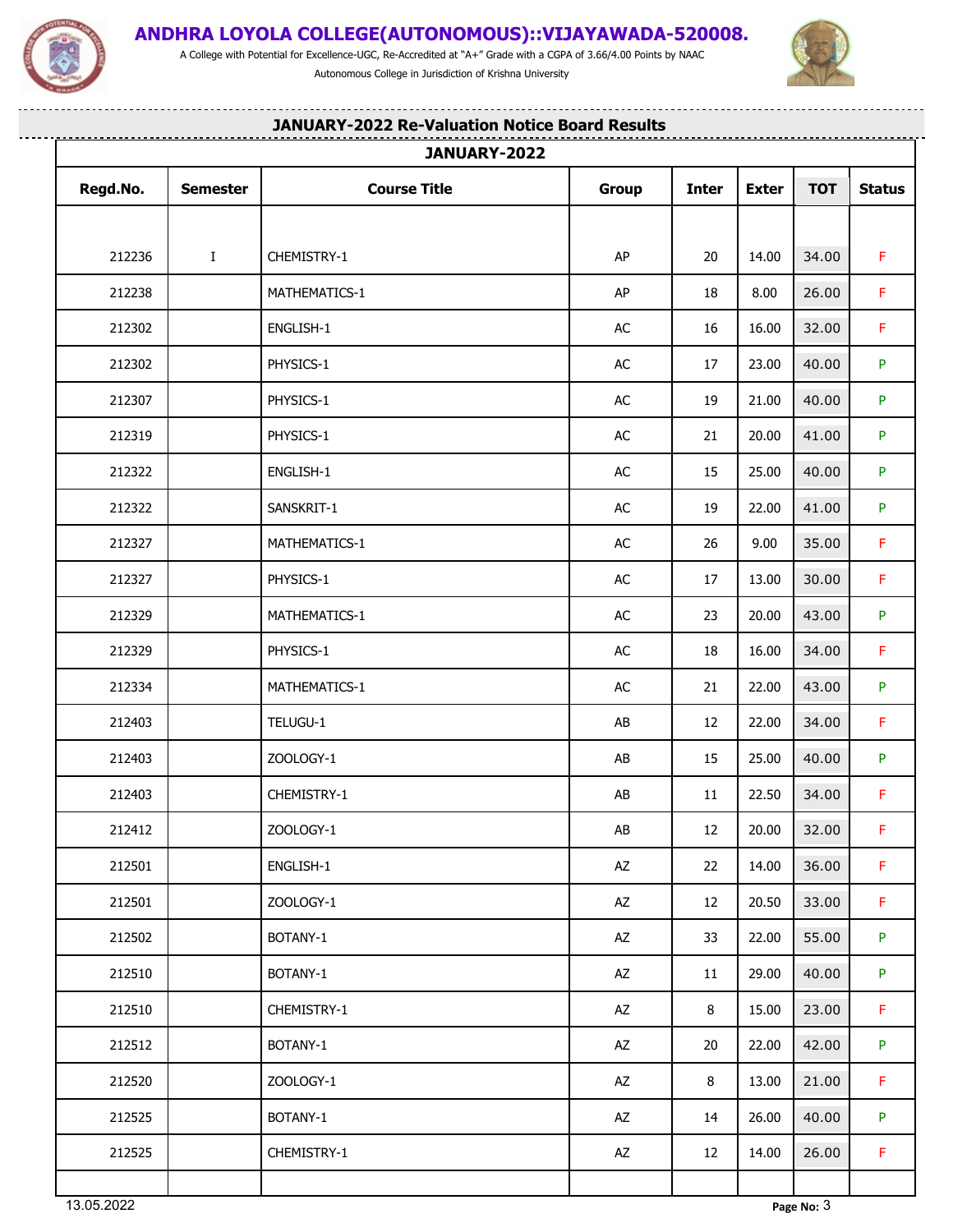

A College with Potential for Excellence-UGC, Re-Accredited at "A+" Grade with a CGPA of 3.66/4.00 Points by NAAC Autonomous College in Jurisdiction of Krishna University

.........................



---------

-------------------------

# **JANUARY-2022 Re-Valuation Notice Board Results**

|          |                 | JANUARY-2022                  |            |              |              |            |               |
|----------|-----------------|-------------------------------|------------|--------------|--------------|------------|---------------|
| Regd.No. | <b>Semester</b> | <b>Course Title</b>           | Group      | <b>Inter</b> | <b>Exter</b> | <b>TOT</b> | <b>Status</b> |
|          |                 |                               |            |              |              |            |               |
| 212526   | $\mathbf{I}$    | ENGLISH-1                     | AZ         | 14           | 23.00        | 37.00      | F.            |
| 212526   |                 | BOTANY-1                      | AZ         | 15           | 25.00        | 40.00      | P.            |
| 212602   |                 | MATHEMATICS-1                 | ACP        | 15           | 14.00        | 29.00      | F.            |
| 212604   |                 | SKILL DEVELOPMENT COURSE (EA) | <b>ACP</b> |              | 0.00         | 0.00       | $\mathsf F$   |
| 212606   |                 | COMPUTER SCIENCE-1            | ACP        | 34           | 25.00        | 59.00      | P.            |
| 212608   |                 | SKILL DEVELOPMENT COURSE (EA) | <b>ACP</b> |              | 10.00        | 10.00      | F.            |
| 212615   |                 | MATHEMATICS-1                 | <b>ACP</b> | 19           | 21.00        | 40.00      | P.            |
| 212616   |                 | COMPUTER SCIENCE-1            | ACP        | 49           | 37.00        | 86.00      | P.            |
| 212617   |                 | SKILL DEVELOPMENT COURSE (EA) | ACP        |              | 1.00         | 1.00       | F.            |
| 212618   |                 | COMPUTER SCIENCE-1            | <b>ACP</b> | 25           | 11.50        | 37.00      | $\mathsf F$   |
| 212619   |                 | ENGLISH-1                     | ACP        | 16           | 24.00        | 40.00      | P.            |
| 212619   |                 | MATHEMATICS-1                 | <b>ACP</b> | 17           | 23.00        | 40.00      | P.            |
| 212621   |                 | PHYSICS-1                     | ACP        | 26           | 20.00        | 46.00      | P.            |
| 212629   |                 | SKILL DEVELOPMENT COURSE (EA) | <b>ACP</b> |              | 0.00         | 0.00       | F.            |
| 212630   |                 | MATHEMATICS-1                 | ACP        | 13           | 20.00        | 33.00      | F.            |
| 212630   |                 | SKILL DEVELOPMENT COURSE (EA) | <b>ACP</b> |              | 4.00         | 4.00       | $\mathsf F$   |
| 212634   |                 | MATHEMATICS-1                 | ACP        | 11           | 6.00         | 17.00      | F             |
| 212634   |                 | PHYSICS-1                     | <b>ACP</b> | 8            | 5.00         | 13.00      | F.            |
| 212634   |                 | SKILL DEVELOPMENT COURSE (EA) | ACP        |              | 1.00         | 1.00       | F.            |
| 212642   |                 | SANSKRIT-1                    | ACP        | 17           | 23.00        | 40.00      | P.            |
| 212648   |                 | PHYSICS-1                     | ACP        | 10           | 20.00        | 30.00      | F.            |
| 212654   |                 | MATHEMATICS-1                 | ACP        | 21           | 20.00        | 41.00      | P.            |
| 212656   |                 | TELUGU-1                      | ACP        | 27           | 20.00        | 47.00      | P.            |
| 212656   |                 | PHYSICS-1                     | ACP        | 9            | 8.00         | 17.00      | F.            |
| 212660   |                 | SKILL DEVELOPMENT COURSE (EA) | ACP        |              | 10.00        | 10.00      | F.            |
| 212902   |                 | ENGLISH-1                     | AEC        | 22           | 12.00        | 34.00      | F.            |
|          |                 |                               |            |              |              |            |               |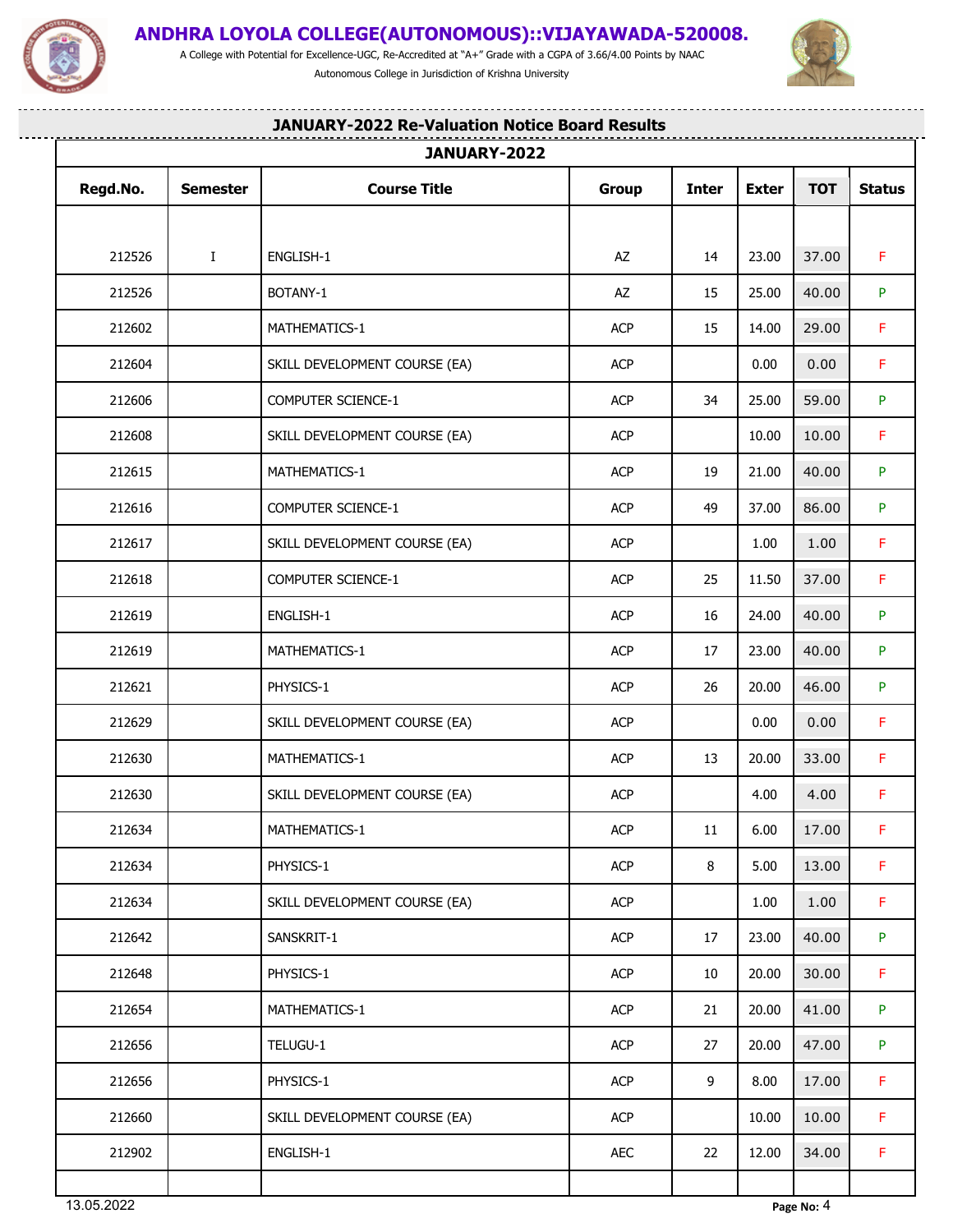

A College with Potential for Excellence-UGC, Re-Accredited at "A+" Grade with a CGPA of 3.66/4.00 Points by NAAC Autonomous College in Jurisdiction of Krishna University



-------

--------------------

## **JANUARY-2022 Re-Valuation Notice Board Results**

|          |                 | JANUARY-2022                  |              |                 |              |               |               |  |  |  |  |
|----------|-----------------|-------------------------------|--------------|-----------------|--------------|---------------|---------------|--|--|--|--|
| Regd.No. | <b>Semester</b> | <b>Course Title</b>           | <b>Group</b> | <b>Inter</b>    | <b>Exter</b> | <b>TOT</b>    | <b>Status</b> |  |  |  |  |
|          |                 |                               |              |                 |              |               |               |  |  |  |  |
| 212902   | $\mathbf{I}$    | ELECTRONICS TECHNOLOGY-1      | AEC          | 18              | 12.00        | 30.00         | F.            |  |  |  |  |
| 212907   |                 | ELECTRONICS-1                 | <b>AEC</b>   | 19              | 21.00        | 40.00         | P.            |  |  |  |  |
| 212916   |                 | ELECTRONICS TECHNOLOGY-1      | AEC          | 24              | 23.00        | 47.00         | P.            |  |  |  |  |
| 212917   |                 | ELECTRONICS TECHNOLOGY-1      | <b>AEC</b>   | 28              | 20.00        | 48.00         | P.            |  |  |  |  |
| 212918   |                 | MATHEMATICS-1                 | <b>AEC</b>   | 16              | 24.00        | 40.00         | P.            |  |  |  |  |
| 212920   |                 | MATHEMATICS-1                 | AEC          | 28              | 20.00        | 48.00         | P.            |  |  |  |  |
| 212921   |                 | ELECTRONICS-1                 | <b>AEC</b>   | 26              | 18.00        | 44.00         | F.            |  |  |  |  |
| 212921   |                 | ELECTRONICS TECHNOLOGY-1      | <b>AEC</b>   | 24              | 20.00        | 44.00         | P.            |  |  |  |  |
| 212926   |                 | MATHEMATICS-1                 | AEC          | 19              | 10.00        | 29.00         | F.            |  |  |  |  |
| 212933   |                 | ENGLISH-1                     | AEC          | 20              | 20.00        | 40.00         | P.            |  |  |  |  |
| 212936   |                 | MATHEMATICS-1                 | AEC          | 17              | 23.00        | 40.00         | P.            |  |  |  |  |
| 212936   |                 | ELECTRONICS-1                 | <b>AEC</b>   | 16              | 14.00        | 30.00         | F.            |  |  |  |  |
| 212936   |                 | COMPUTER SCIENCE-1            | <b>AEC</b>   | 23              | 14.00        | 37.00         | F.            |  |  |  |  |
| 212940   |                 | ELECTRONICS-1                 | AEC          | 20              | 20.00        | 40.00         | P.            |  |  |  |  |
| 212941   |                 | MATHEMATICS-1                 | AEC          | 18              | 13.00        | 31.00         | F.            |  |  |  |  |
| 212941   |                 | ELECTRONICS-1                 | <b>AEC</b>   | 22              | 11.00        | 33.00         | F.            |  |  |  |  |
| 212943   |                 | ELECTRONICS-1                 | AEC          | 19              |              | $15.00$ 34.00 | F.            |  |  |  |  |
| 212943   |                 | ELECTRONICS TECHNOLOGY-1      | <b>AEC</b>   | 18              | 22.00        | 40.00         | P.            |  |  |  |  |
| 212945   |                 | ELECTRONICS-1                 | AEC          | 17              | 23.00        | 40.00         | P.            |  |  |  |  |
| 212945   |                 | ELECTRONICS TECHNOLOGY-1      | AEC          | 15              | 14.00        | 29.00         | F.            |  |  |  |  |
| 212945   |                 | COMPUTER SCIENCE-1            | AEC          | $7\overline{ }$ | 20.50        | 28.00         | F.            |  |  |  |  |
| 212947   |                 | ELECTRONICS TECHNOLOGY-1      | AEC          | 28              | 20.00        | 48.00         | P.            |  |  |  |  |
| 213110   |                 | TELUGU-1                      | AO           | 20              | 12.00        | 32.00         | F.            |  |  |  |  |
| 213110   |                 | <b>BUSINESS ENVIRONMENT-1</b> | AO           | 23              | 20.00        | 43.00         | P.            |  |  |  |  |
| 213111   |                 | ENGLISH-1                     | AO           | 16              | 24.00        | 40.00         | P.            |  |  |  |  |
| 213111   |                 | TELUGU-1                      | AO           | 19              | 21.00        | 40.00         | P.            |  |  |  |  |
|          |                 |                               |              |                 |              |               |               |  |  |  |  |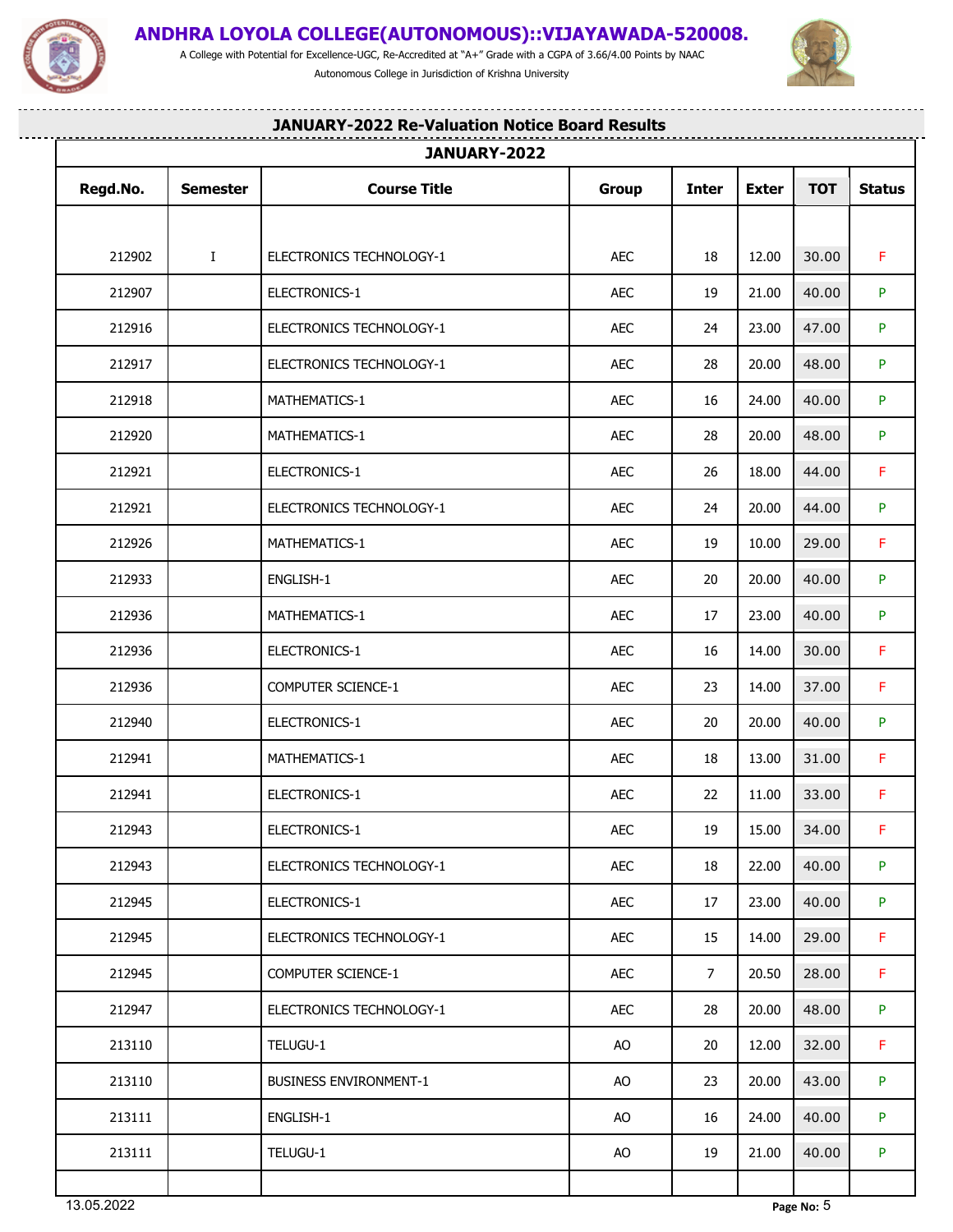

A College with Potential for Excellence-UGC, Re-Accredited at "A+" Grade with a CGPA of 3.66/4.00 Points by NAAC Autonomous College in Jurisdiction of Krishna University



-------

--------------------

## **JANUARY-2022 Re-Valuation Notice Board Results**

| Regd.No. | <b>Semester</b> | <b>Course Title</b>           | Group     | <b>Inter</b> | <b>Exter</b> | <b>TOT</b>    | <b>Status</b> |  |  |  |
|----------|-----------------|-------------------------------|-----------|--------------|--------------|---------------|---------------|--|--|--|
|          |                 |                               |           |              |              |               |               |  |  |  |
| 213111   | $\bf{I}$        | <b>BUSINESS ENVIRONMENT-1</b> | AO        | 23           | 20.00        | 43.00         | P.            |  |  |  |
| 213113   |                 | HINDI-1                       | AO        | 24           | 14.00        | 38.00         | F.            |  |  |  |
| 213114   |                 | TELUGU-1                      | AO        | 21           | 13.00        | 34.00         | F.            |  |  |  |
| 213114   |                 | FUNDAMENTALS OF ACCOUNTING-1  | AO        | 25           | 20.00        | 45.00         | P.            |  |  |  |
| 213117   |                 | ENGLISH-1                     | AO        | 17           | 17.00        | 34.00         | F.            |  |  |  |
| 213118   |                 | ENGLISH-1                     | AO        | 19           | 21.00        | 40.00         | P.            |  |  |  |
| 213120   |                 | <b>BUSINESS ENVIRONMENT-1</b> | AO        | 27           | 20.00        | 47.00         | P.            |  |  |  |
| 213122   |                 | ENGLISH-1                     | AO        | 17           | 16.00        | 33.00         | F.            |  |  |  |
| 213122   |                 | FUNDAMENTALS OF ACCOUNTING-1  | AO        | 21           | 20.00        | 41.00         | P.            |  |  |  |
| 213122   |                 | SKILL DEVELOPMENT COURSE (OS) | AO        |              | 12.00        | 12.00         | F.            |  |  |  |
| 213123   |                 | FUNDAMENTALS OF ACCOUNTING-1  | AO        | 21           | 10.00        | 31.00         | F.            |  |  |  |
| 213123   |                 | <b>BUSINESS ENVIRONMENT-1</b> | AO        | 22           | 20.00        | 42.00         | P.            |  |  |  |
| 213128   |                 | TELUGU-1                      | AO        | 18           | 22.00        | 40.00         | P.            |  |  |  |
| 213132   |                 | ENGLISH-1                     | AO        | 17           | 13.00        | 30.00         | F.            |  |  |  |
| 213138   |                 | TELUGU-1                      | AO        | 26           | 20.00        | 46.00         | P.            |  |  |  |
| 213141   |                 | FUNDAMENTALS OF ACCOUNTING-1  | AO        | 21           | 20.00        | 41.00         | P.            |  |  |  |
| 213141   |                 | <b>BUSINESS ENVIRONMENT-1</b> | AO        | 21           |              | $20.00$ 41.00 | P.            |  |  |  |
| 213143   |                 | FUNDAMENTALS OF ACCOUNTING-1  | AO        | 27           | 20.00        | 47.00         | P.            |  |  |  |
| 213145   |                 | ENGLISH-1                     | <b>AO</b> | 12           | 6.00         | 18.00         | F.            |  |  |  |
| 213149   |                 | TELUGU-1                      | AO        | 19           | 13.00        | 32.00         | F.            |  |  |  |
| 213149   |                 | FUNDAMENTALS OF ACCOUNTING-1  | <b>AO</b> | 15           | 25.00        | 40.00         | P.            |  |  |  |
| 213154   |                 | ENGLISH-1                     | AO        | 14           | 10.00        | 24.00         | $\mathsf F$   |  |  |  |
| 213154   |                 | SANSKRIT-1                    | AO        | 14           | 9.00         | 23.00         | F.            |  |  |  |
| 213154   |                 | <b>BUSINESS ENVIRONMENT-1</b> | AO        | 23           | 4.00         | 27.00         | $\mathsf F$   |  |  |  |
| 213156   |                 | ENGLISH-1                     | AO        | 15           | 12.00        | 27.00         | F.            |  |  |  |
| 213156   |                 | HINDI-1                       | AO        | 19           | 13.00        | 32.00         | F.            |  |  |  |
|          |                 |                               |           |              |              |               |               |  |  |  |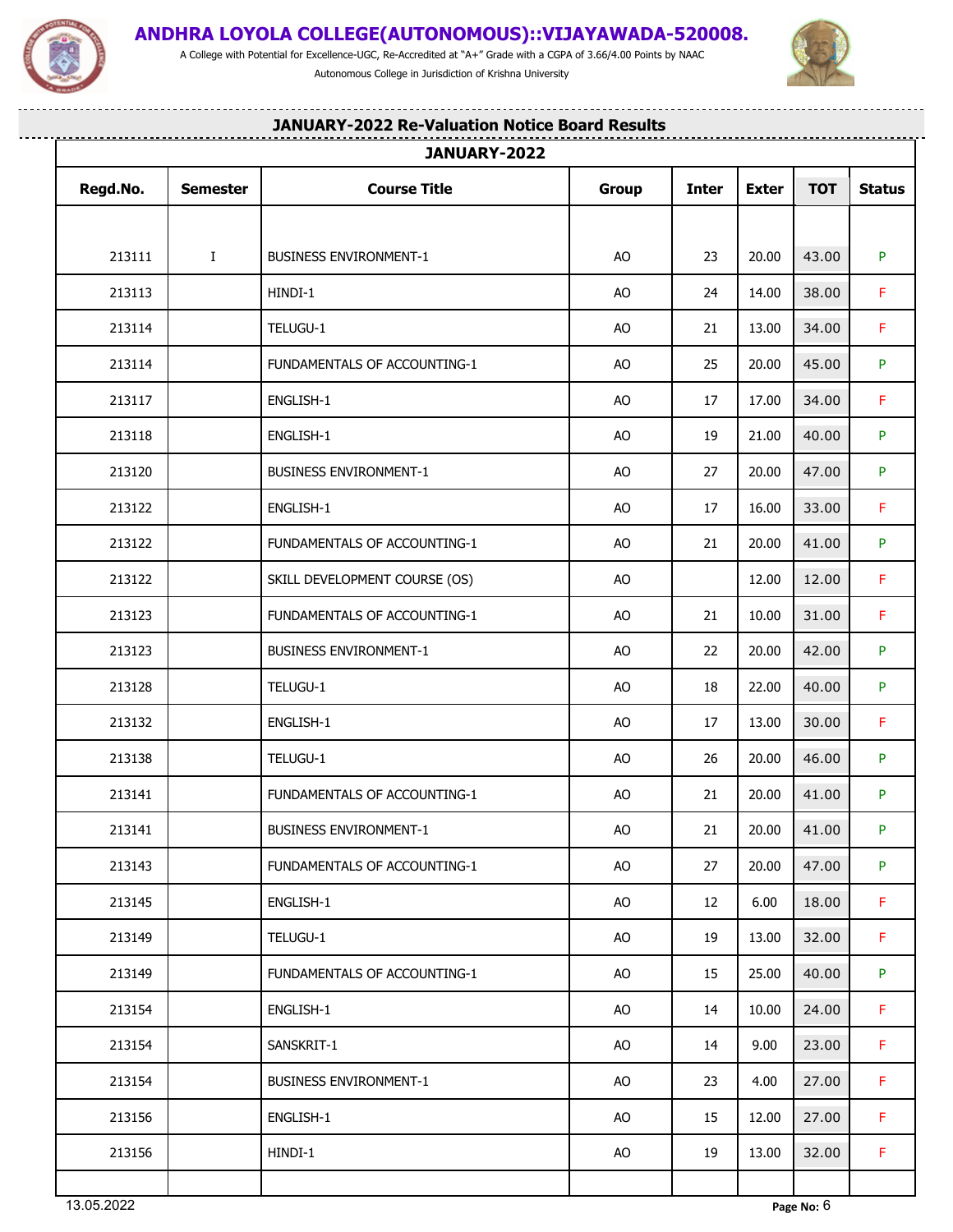

.<u>...................................</u>

## **ANDHRA LOYOLA COLLEGE(AUTONOMOUS)::VIJAYAWADA-520008.**

A College with Potential for Excellence-UGC, Re-Accredited at "A+" Grade with a CGPA of 3.66/4.00 Points by NAAC Autonomous College in Jurisdiction of Krishna University

........................



------

-------------------

|          |                 | JANUARY-2022                         |              |              |              |            |               |
|----------|-----------------|--------------------------------------|--------------|--------------|--------------|------------|---------------|
| Regd.No. | <b>Semester</b> | <b>Course Title</b>                  | <b>Group</b> | <b>Inter</b> | <b>Exter</b> | <b>TOT</b> | <b>Status</b> |
|          |                 |                                      |              |              |              |            |               |
| 213156   | $\bf{I}$        | FUNDAMENTALS OF ACCOUNTING-1         | AO           | 19           | 15.00        | 34.00      | F.            |
| 213156   |                 | BUSINESS ORGANIZATION & MANAGEMENT-1 | AO           | 5            | 20.50        | 26.00      | F.            |
| 213156   |                 | <b>BUSINESS ENVIRONMENT-1</b>        | AO           | 19           | 0.00         | 19.00      | F.            |
| 213158   |                 | TELUGU-1                             | AO           | 22           | 10.00        | 32.00      | F.            |
| 213158   |                 | FUNDAMENTALS OF ACCOUNTING-1         | AO           | 17           | 23.00        | 40.00      | P.            |
| 213158   |                 | <b>BUSINESS ENVIRONMENT-1</b>        | AO           | 23           | 14.00        | 37.00      | F.            |
| 213160   |                 | <b>BUSINESS ENVIRONMENT-1</b>        | AO           | 22           | 20.00        | 42.00      | P             |
| 213168   |                 | TELUGU-1                             | AO           | 13           | 12.00        | 25.00      | F.            |
| 213168   |                 | <b>BUSINESS ENVIRONMENT-1</b>        | AO           | 18           | 12.00        | 30.00      | F.            |
| 213169   |                 | ENGLISH-1                            | AO           | 14           | 26.00        | 40.00      | P.            |
| 213169   |                 | <b>BUSINESS ENVIRONMENT-1</b>        | AO           | 17           | 12.00        | 29.00      | F.            |
| 213170   |                 | FUNDAMENTALS OF ACCOUNTING-1         | AO           | 16           | 24.00        | 40.00      | P.            |
| 213170   |                 | <b>BUSINESS ENVIRONMENT-1</b>        | AO           | 21           | 11.00        | 32.00      | F.            |
| 213171   |                 | FUNDAMENTALS OF ACCOUNTING-1         | AO           | 15           | 15.00        | 30.00      | F.            |
| 213171   |                 | <b>BUSINESS ENVIRONMENT-1</b>        | AO           | 29           | 20.00        | 49.00      | P.            |
| 213177   |                 | SANSKRIT-1                           | AO           | 11           | 21.00        | 32.00      | F.            |
| 213177   |                 | FUNDAMENTALS OF ACCOUNTING-1         | AO           | 16           | 12.00        | 28.00      | F             |
| 213177   |                 | <b>BUSINESS ENVIRONMENT-1</b>        | AO           | 28           | 3.50         | 32.00      | F.            |
| 213240   |                 | WRITING FOR MEDIA                    | <b>AVC</b>   | 5            | 15.00        | 20.00      | F.            |
| 213240   |                 | VISUAL COMMUNICATION                 | <b>AVC</b>   | 9            | 31.00        | 40.00      | P.            |
| 213240   |                 | ART, ARCHITECTURE & CULTURE          | <b>AVC</b>   | 15           | 16.00        | 31.00      | F.            |
| 213502   |                 | SANSKRIT-1                           | AMB          | 16           | 24.00        | 40.00      | P.            |
| 213502   |                 | CHEMISTRY-1                          | AMB          | 11           | 11.50        | 23.00      | F.            |
| 213547   |                 | MICROBIOLOGY-1                       | AMB          | 27           | 20.00        | 47.00      | P.            |
| 213548   |                 | ENGLISH-1                            | AMB          | 17           | 23.00        | 40.00      | P.            |
| 213703   |                 | SKILL DEVELOPMENT COURSE (EA)        | AEL          |              | 11.00        | 11.00      | F.            |
|          |                 |                                      |              |              |              |            |               |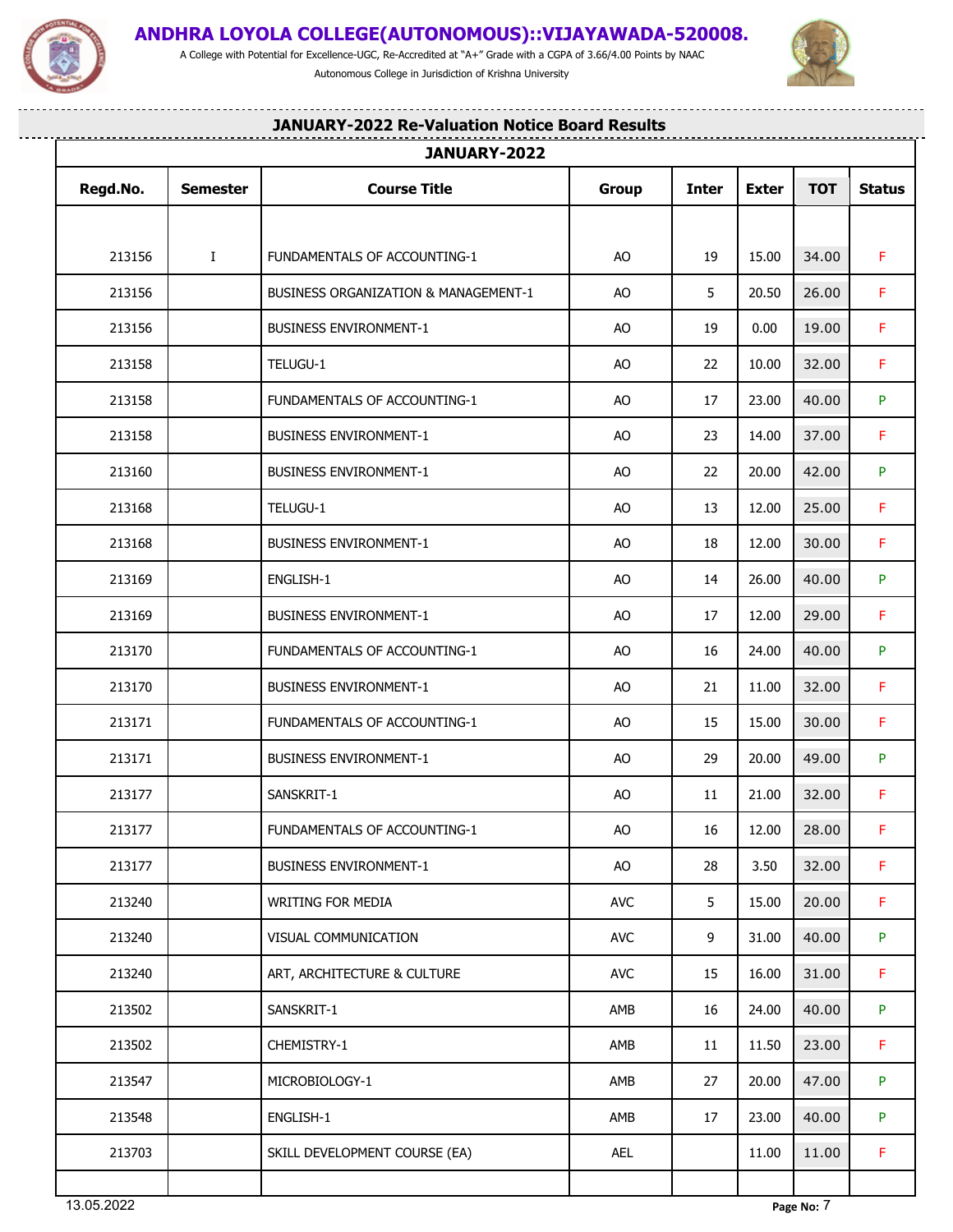

A College with Potential for Excellence-UGC, Re-Accredited at "A+" Grade with a CGPA of 3.66/4.00 Points by NAAC Autonomous College in Jurisdiction of Krishna University



--------

----------------------

## **JANUARY-2022 Re-Valuation Notice Board Results**

| Regd.No. | <b>Semester</b> | <b>Course Title</b>           | <b>Group</b> | <b>Inter</b> | <b>Exter</b> | <b>TOT</b>    | <b>Status</b> |  |  |  |
|----------|-----------------|-------------------------------|--------------|--------------|--------------|---------------|---------------|--|--|--|
|          |                 |                               |              |              |              |               |               |  |  |  |
| 213711   | $\mathbf{I}$    | ELECTRONICS-1                 | AEL          | 17           | 16.00        | 33.00         | F.            |  |  |  |
| 213711   |                 | ELECTRONICS TECHNOLOGY-1      | AEL          | 18           | 13.00        | 31.00         | F.            |  |  |  |
| 213711   |                 | SKILL DEVELOPMENT COURSE (EA) | AEL          |              | 11.00        | 11.00         | $\mathsf F$   |  |  |  |
| 213712   |                 | ELECTRONICS-1                 | AEL          | 12           | 28.00        | 40.00         | P.            |  |  |  |
| 213718   |                 | ELECTRONICS TECHNOLOGY-1      | AEL          | 25           | 20.00        | 45.00         | P.            |  |  |  |
| 213724   |                 | ELECTRONICS-1                 | AEL          | 25           | 20.00        | 45.00         | P.            |  |  |  |
| 213738   |                 | ELECTRONICS TECHNOLOGY-1      | AEL          | 22           | 20.00        | 42.00         | P.            |  |  |  |
| 213744   |                 | ENGLISH-1                     | AEL          | 23           | 13.00        | 36.00         | F.            |  |  |  |
| 213744   |                 | ELECTRONICS-1                 | AEL          | 21           | 14.00        | 35.00         | $\mathsf F$   |  |  |  |
| 213804   |                 | ENGLISH-1                     | AFC          | 18           | 22.00        | 40.00         | P.            |  |  |  |
| 213804   |                 | MICROBIOLOGY-1                | AFC          | 22           | 14.00        | 36.00         | $\mathsf F$   |  |  |  |
| 213818   |                 | ENGLISH-1                     | <b>AFC</b>   | 17           | 17.00        | 34.00         | F.            |  |  |  |
| 213818   |                 | MICROBIOLOGY-1                | <b>AFC</b>   | 24           | 11.00        | 35.00         | F.            |  |  |  |
| 213821   |                 | CHEMISTRY-1                   | <b>AFC</b>   | 11           | 29.00        | 40.00         | P.            |  |  |  |
| 213829   |                 | MICROBIOLOGY-1                | AFC          | 22           | 12.00        | 34.00         | F.            |  |  |  |
| 213832   |                 | CHEMISTRY-1                   | <b>AFC</b>   | 18           | 22.00        | 40.00         | P.            |  |  |  |
| 213841   |                 | MICROBIOLOGY-1                | AFC          | 25           |              | $11.00$ 36.00 | F             |  |  |  |
| 213845   |                 | MICROBIOLOGY-1                | AFC          | 24           | 14.00        | 38.00         | F.            |  |  |  |
| 213847   |                 | CHEMISTRY-1                   | AFC          | 9            | 22.50        | 32.00         | F.            |  |  |  |
| 213848   |                 | FOOD TECHNOLOGY-1             | AFC          | 12           | 28.00        | 40.00         | P.            |  |  |  |
| 213848   |                 | FOOD TECHNOLOGY-2             | AFC          | 14           | 22.00        | 36.00         | $\mathsf F$   |  |  |  |
| 215126   |                 | TELUGU-1                      | AOC          | 10           | 21.00        | 31.00         | $\mathsf F$   |  |  |  |
| 215127   |                 | TELUGU-1                      | AOC          | 17           | 12.00        | 29.00         | F.            |  |  |  |
| 215149   |                 | ENGLISH-1                     | AOC          | 39           | 29.00        | 68.00         | P.            |  |  |  |
| 215149   |                 | HINDI-1                       | AOC          | 44           | 47.00        | 91.00         | P.            |  |  |  |
| 215149   |                 | FUNDAMENTALS OF ACCOUNTING-1  | AOC          | 49           | 47.00        | 96.00         | P             |  |  |  |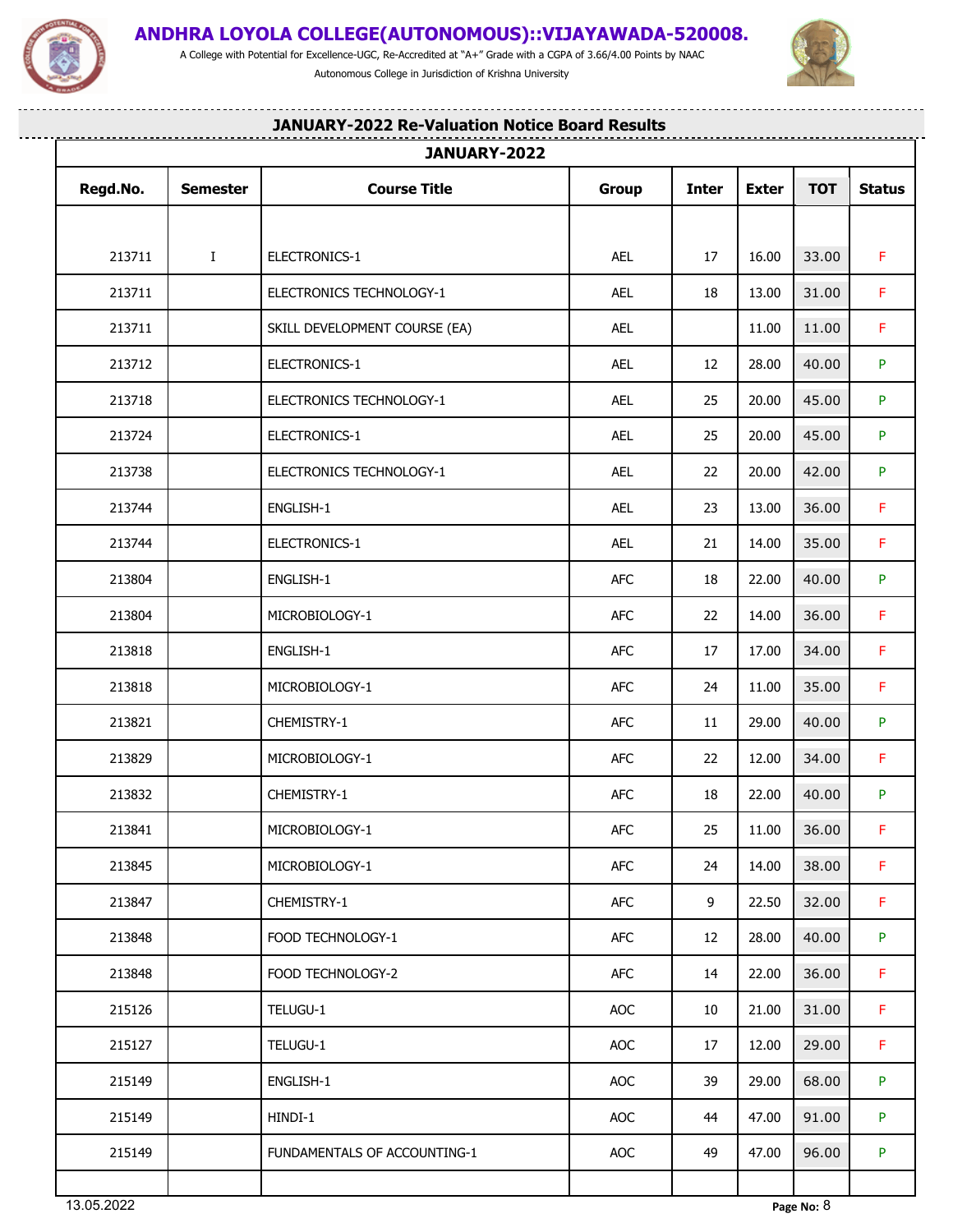

<u>...................</u>

## **ANDHRA LOYOLA COLLEGE(AUTONOMOUS)::VIJAYAWADA-520008.**

A College with Potential for Excellence-UGC, Re-Accredited at "A+" Grade with a CGPA of 3.66/4.00 Points by NAAC Autonomous College in Jurisdiction of Krishna University

-----------------



|          |                 | JANUARY-2022                                    |              |              |              |            |               |
|----------|-----------------|-------------------------------------------------|--------------|--------------|--------------|------------|---------------|
| Regd.No. | <b>Semester</b> | <b>Course Title</b>                             | <b>Group</b> | <b>Inter</b> | <b>Exter</b> | <b>TOT</b> | <b>Status</b> |
|          |                 |                                                 |              |              |              |            |               |
| 215149   | $\bf{I}$        | <b>BUSINESS ORGANIZATION &amp; MANAGEMENT-1</b> | AOC          | 41           | 37.00        | 78.00      | P.            |
| 215150   |                 | SANSKRIT-1                                      | AOC          | 19           | 23.00        | 42.00      | P.            |
| 215151   |                 | SANSKRIT-1                                      | <b>AOC</b>   | 14           | 26.00        | 40.00      | P.            |
| 215152   |                 | <b>FUNDAMENTALS OF ACCOUNTING-1</b>             | AOC          | 29           | 20.00        | 49.00      | P.            |
| 215203   |                 | FUNDAMENTALS OF ACCOUNTING-1                    | ABA          | 25           | 20.00        | 45.00      | P.            |
| 215221   |                 | FUNDAMENTALS OF ACCOUNTING-1                    | ABA          | 23           | 20.00        | 43.00      | P.            |
| 215234   |                 | <b>BUSINESS STATISTICS-1</b>                    | ABA          | 14           | 16.00        | 30.00      | F.            |
| 215246   |                 | <b>BUSINESS STATISTICS-1</b>                    | ABA          | 11           | 29.00        | 40.00      | P.            |
| 215247   |                 | <b>BUSINESS STATISTICS-1</b>                    | ABA          | 31           | 23.00        | 54.00      | P.            |
| 215248   |                 | ENGLISH-1                                       | ABA          | 27           | 14.00        | 41.00      | F.            |
| 215249   |                 | <b>BUSINESS STATISTICS-1</b>                    | ABA          | 27           | 20.00        | 47.00      | P.            |
| 211701   |                 | HISTORY-1                                       | APH          | 14           | 16.00        | 30.00      | F.            |
| 211709   |                 | TELUGU-1                                        | APH          | 12           | 28.00        | 40.00      | P.            |
| 211721   |                 | TELUGU-1                                        | APH          | 6            | 34.00        | 40.00      | P.            |
| 212712   |                 | PHYSICS-1                                       | <b>APC</b>   | 18           | 15.00        | 33.00      | F.            |
| 212714   |                 | MATHEMATICS-1                                   | APC          | 26           | 20.00        | 46.00      | P.            |
| 212714   |                 | PHYSICS-1                                       | <b>APC</b>   | 21           | 11.00        | 32.00      | F.            |
| 212724   |                 | PHYSICS-1                                       | APC          | 20           | 20.00        | 40.00      | P.            |
| 212726   |                 | PHYSICS-1                                       | APC          | 17           | 11.00        | 28.00      | F.            |
| 212737   |                 | PHYSICS-1                                       | APC          | 19           | 21.00        | 40.00      | P.            |
| 212740   |                 | MATHEMATICS-1                                   | APC          | 19           | 12.00        | 31.00      | F.            |
| 212804   |                 | TELUGU-1                                        | AMC          | 13           | 11.00        | 24.00      | F.            |
| 212804   |                 | MATHEMATICS-1                                   | AMC          | 22           | 20.00        | 42.00      | P.            |
| 212809   |                 | TELUGU-1                                        | AMC          | 20           | 20.00        | 40.00      | P.            |
| 212809   |                 | STATISTICS-1                                    | AMC          | 20           | 20.00        | 40.00      | P.            |
| 212809   |                 | SKILL DEVELOPMENT COURSE (EA)                   | AMC          |              | 10.00        | 10.00      | F.            |
|          |                 |                                                 |              |              |              |            |               |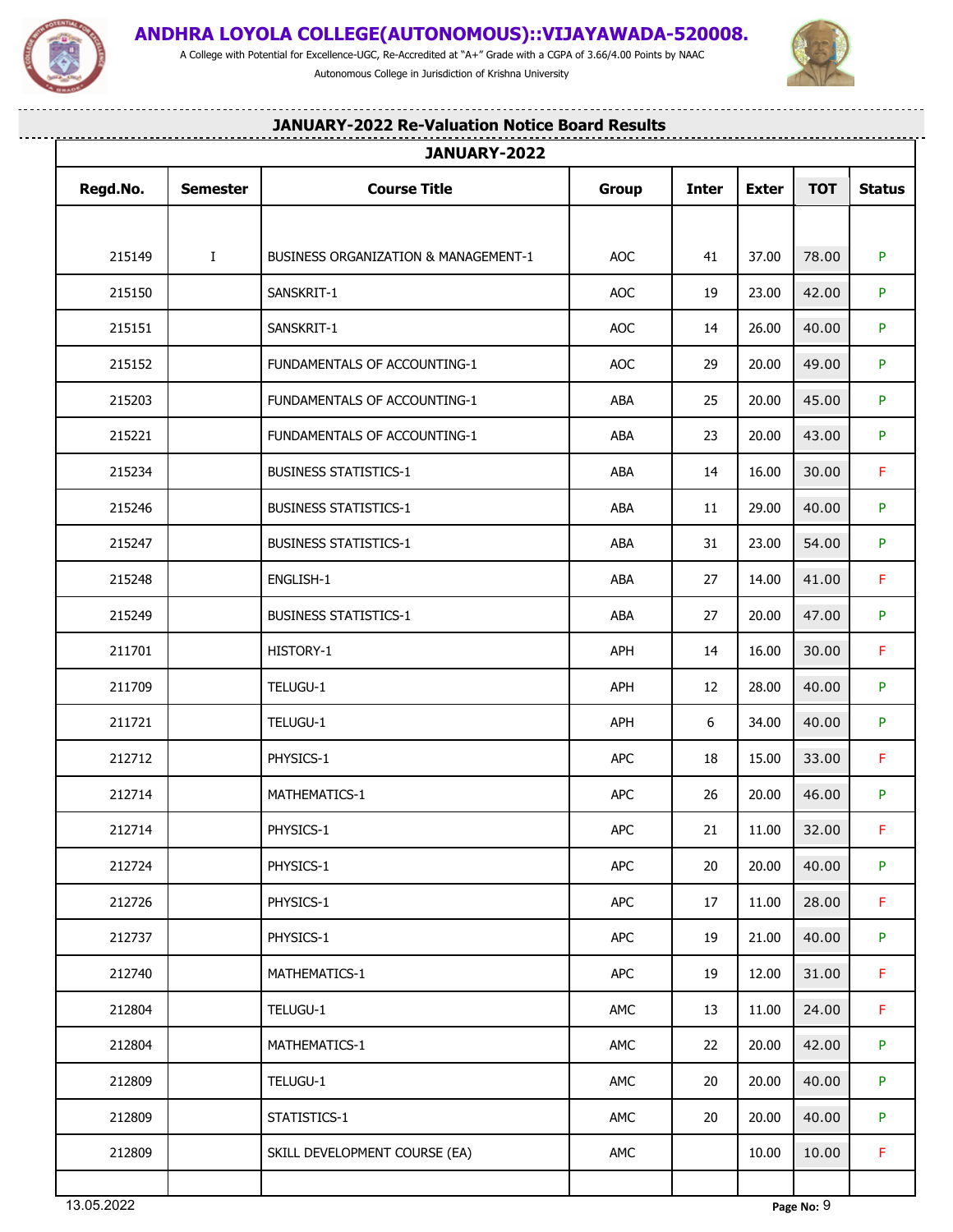

<u>..............................</u>

## **ANDHRA LOYOLA COLLEGE(AUTONOMOUS)::VIJAYAWADA-520008.**

A College with Potential for Excellence-UGC, Re-Accredited at "A+" Grade with a CGPA of 3.66/4.00 Points by NAAC Autonomous College in Jurisdiction of Krishna University

...................



. . . . . . .

-------------

|          |                 | JANUARY-2022                  |            |              |              |            |               |
|----------|-----------------|-------------------------------|------------|--------------|--------------|------------|---------------|
| Regd.No. | <b>Semester</b> | <b>Course Title</b>           | Group      | <b>Inter</b> | <b>Exter</b> | <b>TOT</b> | <b>Status</b> |
|          |                 |                               |            |              |              |            |               |
| 212812   | $\bf{I}$        | TELUGU-1                      | AMC        | 11           | 21.00        | 32.00      | F.            |
| 212812   |                 | SKILL DEVELOPMENT COURSE (EA) | AMC        |              | 16.00        | 16.00      | F.            |
| 212813   |                 | TELUGU-1                      | AMC        | 19           | 7.00         | 26.00      | F.            |
| 212813   |                 | MATHEMATICS-1                 | AMC        | 19           | 14.00        | 33.00      | F.            |
| 212813   |                 | SKILL DEVELOPMENT COURSE (EA) | AMC        |              | 15.00        | 15.00      | F.            |
| 212817   |                 | MATHEMATICS-1                 | AMC        | 23           | 20.00        | 43.00      | P.            |
| 212817   |                 | SKILL DEVELOPMENT COURSE (EA) | AMC        |              | 16.00        | 16.00      | F.            |
| 212818   |                 | STATISTICS-1                  | AMC        | 17           | 27.00        | 44.00      | P.            |
| 212824   |                 | SKILL DEVELOPMENT COURSE (EA) | AMC        |              | 16.00        | 16.00      | F.            |
| 212825   |                 | STATISTICS-1                  | AMC        | 17           | 15.00        | 32.00      | $\mathsf F$   |
| 212825   |                 | SKILL DEVELOPMENT COURSE (EA) | AMC        |              | 12.00        | 12.00      | F.            |
| 212827   |                 | MATHEMATICS-1                 | AMC        | 18           | 12.00        | 30.00      | F.            |
| 212828   |                 | SANSKRIT-1                    | AMC        | 13           | 21.00        | 34.00      | F.            |
| 212828   |                 | STATISTICS-1                  | AMC        | 10           | 30.00        | 40.00      | P.            |
| 212830   |                 | SKILL DEVELOPMENT COURSE (EA) | AMC        |              | 15.00        | 15.00      | F.            |
| 212832   |                 | STATISTICS-1                  | AMC        | 47           | 46.00        | 93.00      | P.            |
| 212840   |                 | STATISTICS-1                  | AMC        | 19           | 21.00        | 40.00      | P.            |
| 213003   |                 | MATHEMATICS-1                 | <b>ACM</b> | 18           | 22.00        | 40.00      | P.            |
| 213003   |                 | PHYSICS-1                     | <b>ACM</b> | 22           | 15.00        | 37.00      | F.            |
| 213003   |                 | SKILL DEVELOPMENT COURSE (EA) | <b>ACM</b> |              | 6.00         | 6.00       | F.            |
| 213005   |                 | TELUGU-1                      | <b>ACM</b> | 18           | 14.00        | 32.00      | F.            |
| 213005   |                 | SKILL DEVELOPMENT COURSE (EA) | ACM        |              | 2.00         | 2.00       | F.            |
| 213007   |                 | TELUGU-1                      | <b>ACM</b> | 18           | 13.00        | 31.00      | F.            |
| 213007   |                 | PHYSICS-1                     | <b>ACM</b> | 32           | 11.00        | 43.00      | F.            |
| 213007   |                 | SKILL DEVELOPMENT COURSE (EA) | <b>ACM</b> |              | 12.00        | 12.00      | F.            |
| 213009   |                 | SANSKRIT-1                    | <b>ACM</b> | 19           | 21.00        | 40.00      | P.            |
|          |                 |                               |            |              |              |            |               |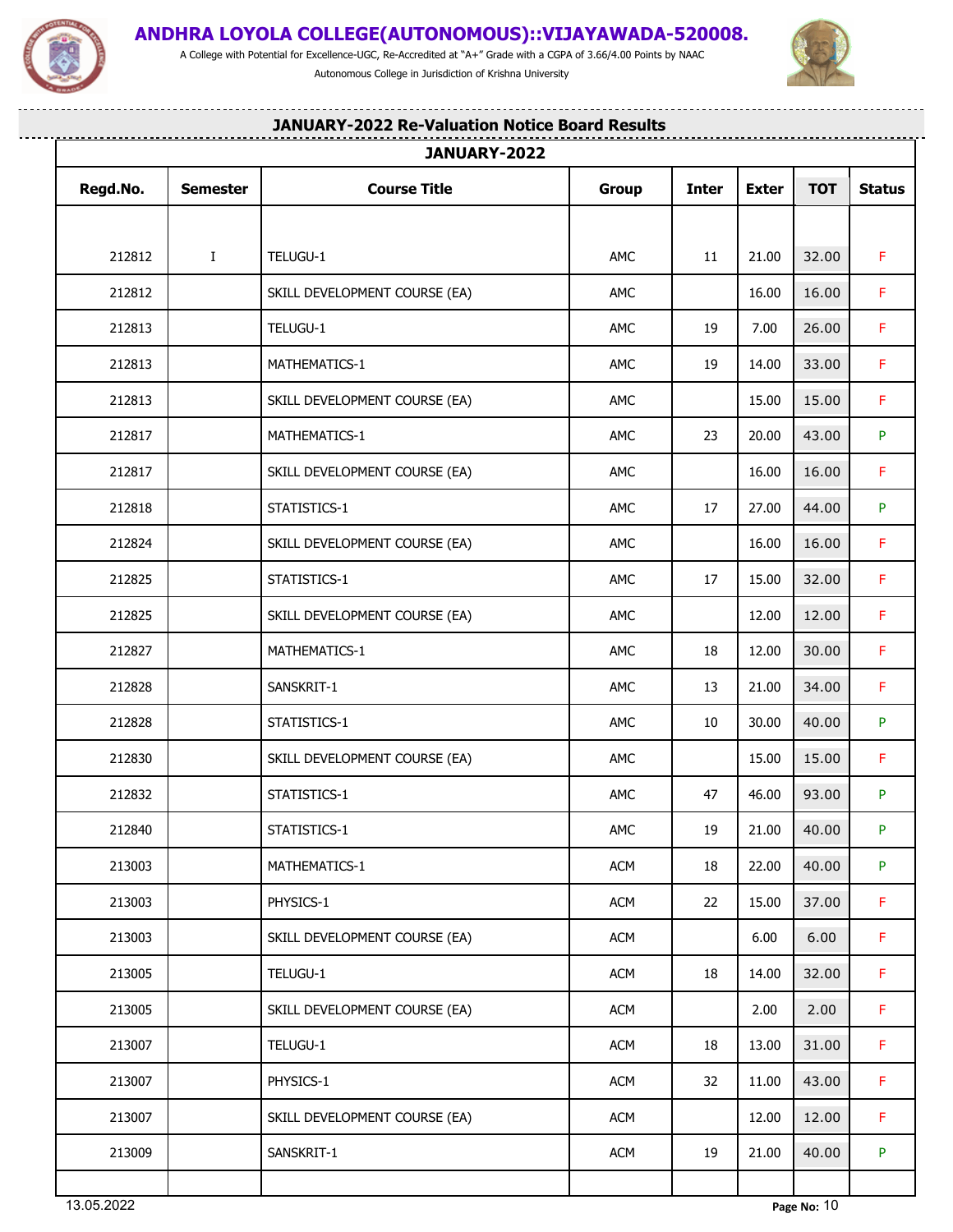

## **ANDHRA LOYOLA COLLEGE(AUTONOMOUS)::VIJAYAWADA-520008.**

A College with Potential for Excellence-UGC, Re-Accredited at "A+" Grade with a CGPA of 3.66/4.00 Points by NAAC Autonomous College in Jurisdiction of Krishna University

........................



. . . . . .

-------------------

|          |                 | JANUARY-2022                   |            |              |              |            |               |
|----------|-----------------|--------------------------------|------------|--------------|--------------|------------|---------------|
| Regd.No. | <b>Semester</b> | <b>Course Title</b>            | Group      | <b>Inter</b> | <b>Exter</b> | <b>TOT</b> | <b>Status</b> |
|          |                 |                                |            |              |              |            |               |
| 213012   | $\bf{I}$        | TELUGU-1                       | <b>ACM</b> | 21           | 14.00        | 35.00      | F.            |
| 213012   |                 | MATHEMATICS-1                  | <b>ACM</b> | 18           | 6.00         | 24.00      | F.            |
| 213012   |                 | SKILL DEVELOPMENT COURSE (EA)  | <b>ACM</b> |              | 4.00         | 4.00       | F.            |
| 213013   |                 | TELUGU-1                       | <b>ACM</b> | 13           | 13.00        | 26.00      | F.            |
| 213013   |                 | SKILL DEVELOPMENT COURSE (EA)  | <b>ACM</b> |              | 4.00         | 4.00       | F.            |
| 213018   |                 | SKILL DEVELOPMENT COURSE (EA)  | <b>ACM</b> |              | 10.00        | 10.00      | F.            |
| 213020   |                 | PHYSICS-1                      | <b>ACM</b> | 29           | 20.00        | 49.00      | P.            |
| 213024   |                 | SKILL DEVELOPMENT COURSE (EA)  | <b>ACM</b> |              | 12.00        | 12.00      | F.            |
| 213039   |                 | MATHEMATICS-1                  | <b>ACM</b> | 25           | 23.00        | 48.00      | P.            |
| 213042   |                 | PHYSICS-1                      | <b>ACM</b> | 20           | 14.00        | 34.00      | F.            |
| 213048   |                 | MATHEMATICS-1                  | <b>ACM</b> | 12           | 28.00        | 40.00      | P             |
| 213048   |                 | PHYSICS-1                      | <b>ACM</b> | 21           | 13.00        | 34.00      | F.            |
| 213049   |                 | PHYSICS-1                      | <b>ACM</b> | 16           | 14.00        | 30.00      | F.            |
| 213049   |                 | SKILL DEVELOPMENT COURSE (EA)  | <b>ACM</b> |              | 6.00         | 6.00       | F.            |
| 213050   |                 | SKILL DEVELOPMENT COURSE (EA)  | <b>ACM</b> |              | 10.00        | 10.00      | $\mathsf F$   |
| 215701   |                 | COOKERY & KITCHEN-1            | AHM        | 44           | 38.00        | 82.00      | P.            |
| 215707   |                 | ENGLISH-1                      | AHM        | 13           | 20.00        | 33.00      | F             |
| 215711   |                 | ENGLISH-1                      | AHM        | 14           | 26.00        | 40.00      | P.            |
| 215718   |                 | ENGLISH-1                      | AHM        | 14           | 26.00        | 40.00      | P.            |
| 215719   |                 | ENGLISH-1                      | AHM        | 15           | 18.00        | 33.00      | F.            |
| 215726   |                 | SKILL DEVELOPMENT COURSE (PR)  | AHM        |              | 17.00        | 17.00      | F.            |
| 215728   |                 | ENGLISH-1                      | AHM        | 10           | 20.00        | 30.00      | F.            |
| 215730   |                 | ENGLISH-1                      | AHM        | 14           | 26.00        | 40.00      | P.            |
| 215730   |                 | HINDI-1                        | AHM        | 14           | 22.00        | 36.00      | F.            |
| 215520   |                 | <b>BUSINESS ORGANIZATION-1</b> | AAM        | 27           | 21.00        | 48.00      | P             |
| 215523   |                 | ENGLISH-1                      | AAM        | 10           | 20.00        | 30.00      | F.            |
|          |                 |                                |            |              |              |            |               |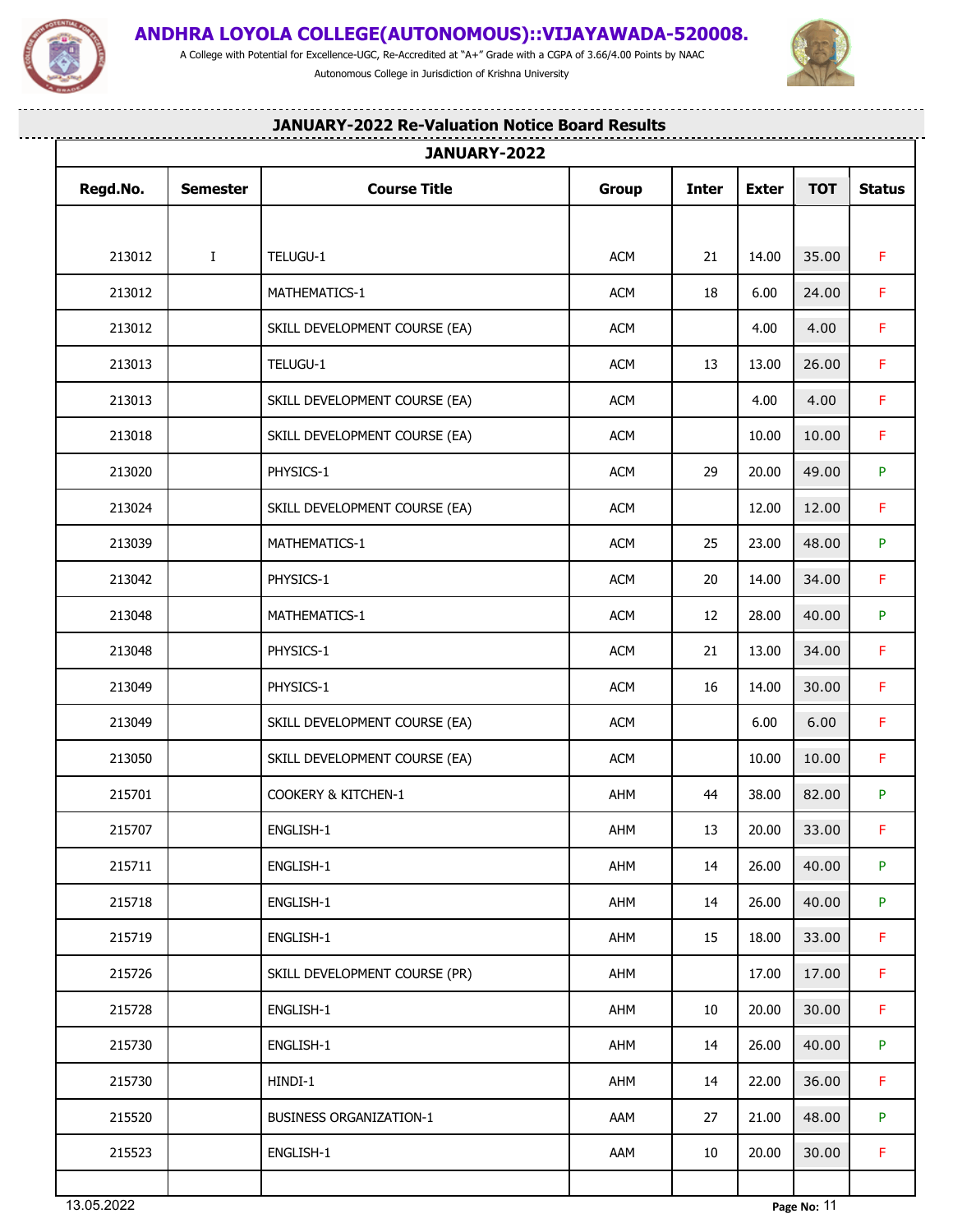

A College with Potential for Excellence-UGC, Re-Accredited at "A+" Grade with a CGPA of 3.66/4.00 Points by NAAC Autonomous College in Jurisdiction of Krishna University



--------

---------------------

## **JANUARY-2022 Re-Valuation Notice Board Results**

|          |                 | JANUARY-2022                             |              |              |              |               |               |
|----------|-----------------|------------------------------------------|--------------|--------------|--------------|---------------|---------------|
| Regd.No. | <b>Semester</b> | <b>Course Title</b>                      | <b>Group</b> | <b>Inter</b> | <b>Exter</b> | <b>TOT</b>    | <b>Status</b> |
|          |                 |                                          |              |              |              |               |               |
| 215523   | $\mathbf{I}$    | <b>BUSINESS ORGANIZATION-1</b>           | AAM          | 18           | 16.00        | 34.00         | F.            |
| 215528   |                 | ENGLISH-1                                | AAM          | 13           | 20.00        | 33.00         | F.            |
| 215528   |                 | <b>BUSINESS ORGANIZATION-1</b>           | AAM          | 18           | 16.00        | 34.00         | F.            |
| 214307   |                 | COMPUTER SCIENCE-1                       | AAI          | 15           | 25.00        | 40.00         | P.            |
| 214307   |                 | STATISTICS-1                             | AAI          | 10           | 26.00        | 36.00         | F.            |
| 214309   |                 | ENGLISH-1                                | AAI          | 20           | 20.00        | 40.00         | P.            |
| 214309   |                 | COMPUTER SCIENCE-1                       | AAI          | 11           | 20.00        | 31.00         | F.            |
| 214315   |                 | MATHEMATICS-1                            | AAI          | 16           | 12.00        | 28.00         | F.            |
| 214320   |                 | MATHEMATICS-1                            | AAI          | 13           | 1.00         | 14.00         | F.            |
| 214320   |                 | COMPUTER SCIENCE-1                       | AAI          | 13           | 9.50         | 23.00         | F.            |
| 214320   |                 | COMPUTER SCIENCE-2                       | AAI          | 9            | 14.50        | 24.00         | F.            |
| 214320   |                 | STATISTICS-1                             | AAI          | 15           | 25.00        | 40.00         | P.            |
| 214331   |                 | STATISTICS-1                             | AAI          | 10           | 30.00        | 40.00         | P.            |
| 214333   |                 | MATHEMATICS-1                            | AAI          | 28           | 13.00        | 41.00         | F.            |
| 215402   |                 | ENGLISH-1                                | ALM          | 12           | 20.00        | 32.00         | F.            |
| 215402   |                 | <b>BUSINESS ORGANIZATION-1</b>           | ALM          | 13           | 20.00        | 33.00         | $\mathsf F$   |
| 215402   |                 | WAREHOUSING & DISTRIBUTION OPERATIONS-1  | ALM          | 32           |              | $12.00$ 44.00 | $\mathsf F$   |
| 215402   |                 | <b>MATERIALS MANAGEMENT-1</b>            | ALM          | 17           | 9.00         | 26.00         | F.            |
| 215403   |                 | <b>BUSINESS ORGANIZATION-1</b>           | ALM          | 27           | 20.00        | 47.00         | P.            |
| 215407   |                 | MATERIALS MANAGEMENT-1                   | ALM          | 36           | 20.00        | 56.00         | P.            |
| 215413   |                 | ENGLISH-1                                | ALM          | 18           | 15.00        | 33.00         | F.            |
| 215426   |                 | <b>MATERIALS MANAGEMENT-1</b>            | ALM          | 30           | 13.00        | 43.00         | F.            |
| 215601   |                 | ENGLISH-1                                | AAG          | 18           | 22.00        | 40.00         | P.            |
| 215604   |                 | FUNDAMENTALS OF AGRONOMY                 | AAG          | 25           | 20.00        | 45.00         | P.            |
| 215605   |                 | ENGLISH-1                                | AAG          | 14           | 26.00        | 40.00         | P.            |
| 215612   |                 | FUND. OF PLANT BIOCHEMISTRY & BIOTECHNOL | AAG          | 32           | 4.00         | 36.00         | F.            |
|          |                 |                                          |              |              |              |               |               |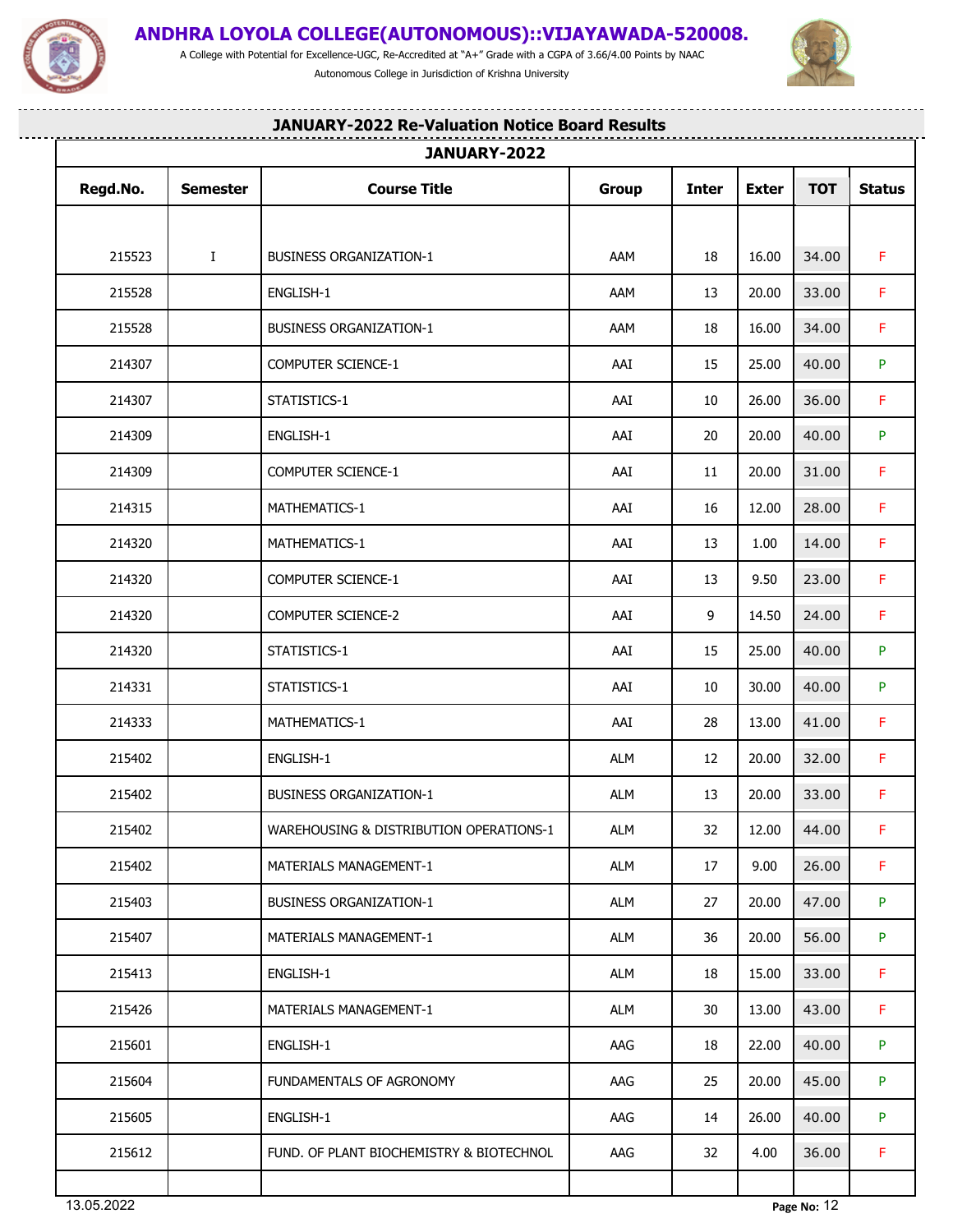

A College with Potential for Excellence-UGC, Re-Accredited at "A+" Grade with a CGPA of 3.66/4.00 Points by NAAC Autonomous College in Jurisdiction of Krishna University



--------

----------------------

## **JANUARY-2022 Re-Valuation Notice Board Results**

| Regd.No. | <b>Semester</b> | <b>Course Title</b>                      | Group      | <b>Inter</b> | <b>Exter</b> | <b>TOT</b> | <b>Status</b> |
|----------|-----------------|------------------------------------------|------------|--------------|--------------|------------|---------------|
|          |                 |                                          |            |              |              |            |               |
| 215612   | $\bf{I}$        | FUNDAMENTALS OF HORTICULTURE             | AAG        | 30           | 14.00        | 44.00      | F.            |
| 215613   |                 | INTRODUCTORY BIOLOGY                     | AAG        | 25           | 20.00        | 45.00      | P.            |
| 215615   |                 | INTRODUCTORY BIOLOGY                     | AAG        | 25           | 16.00        | 41.00      | F.            |
| 215615   |                 | FUNDAMENTALS OF ECONOMICS                | AAG        | 33           | 20.00        | 53.00      | P.            |
| 215622   |                 | ENGLISH-1                                | AAG        | 18           | 22.00        | 40.00      | P.            |
| 215622   |                 | FUND. OF PLANT BIOCHEMISTRY & BIOTECHNOL | AAG        | 15           | 13.00        | 28.00      | F.            |
| 215624   |                 | FUND. OF PLANT BIOCHEMISTRY & BIOTECHNOL | AAG        | 31           | 12.00        | 43.00      | F.            |
| 215624   |                 | INTRODUCTORY BIOLOGY                     | AAG        | 23           | 20.00        | 43.00      | P             |
| 215631   |                 | ENGLISH-1                                | AAG        | 11           | 29.00        | 40.00      | P.            |
| 215632   |                 | ENGLISH-1                                | AAG        | 20           | 20.00        | 40.00      | P             |
| 215643   |                 | INTRODUCTORY BIOLOGY                     | AAG        | 27           | 20.00        | 47.00      | P.            |
| 215644   |                 | AGRICULTURAL HERITAGE                    | AAG        | 13           | 27.00        | 40.00      | P.            |
| 215644   |                 | FUNDAMENTALS OF ECONOMICS                | AAG        | 17           | 16.00        | 33.00      | F             |
| 215656   |                 | AGRICULTURAL HERITAGE                    | AAG        | 17           | 24.00        | 41.00      | P             |
| 215656   |                 | FUNDAMENTALS OF AGRONOMY                 | AAG        | 15           | 30.00        | 45.00      | P.            |
| 215656   |                 | FUND. OF PLANT BIOCHEMISTRY & BIOTECHNOL | AAG        | 16           | 28.00        | 44.00      | P.            |
| 215657   |                 | FUND. OF PLANT BIOCHEMISTRY & BIOTECHNOL | AAG        | 16           | 24.00        | 40.00      | P             |
| 215663   |                 | ENGLISH-1                                | AAG        | 17           | 23.00        | 40.00      | P.            |
| 215906   |                 | INTRODUCTION TO RETAIL OPERATIONS        | ARO        | 37           | 13.00        | 50.00      | F.            |
| 215907   |                 | INTRODUCTION TO RETAIL OPERATIONS        | ARO        | 29           | 14.00        | 43.00      | F.            |
| 215915   |                 | INTRODUCTION TO RETAIL OPERATIONS        | ARO        | 25           | 20.00        | 45.00      | P.            |
| 215917   |                 | INTRODUCTION TO RETAIL OPERATIONS        | ARO        | 17           | 23.00        | 40.00      | P.            |
| 215923   |                 | IN STORE CASHIERING & MERCHANDISING OPER | ARO        | 26           | 12.00        | 38.00      | F.            |
| 211801   |                 | <b>GENERAL PSYCHOLOGY-1</b>              | <b>APS</b> | 46           | 34.00        | 80.00      | P.            |
| 211801   |                 | <b>COMPUTER SCIENCE-1</b>                | <b>APS</b> | 50           | 45.00        | 95.00      | P.            |
| 211806   |                 | ENGLISH-1                                | <b>APS</b> | 19           | 23.00        | 42.00      | P.            |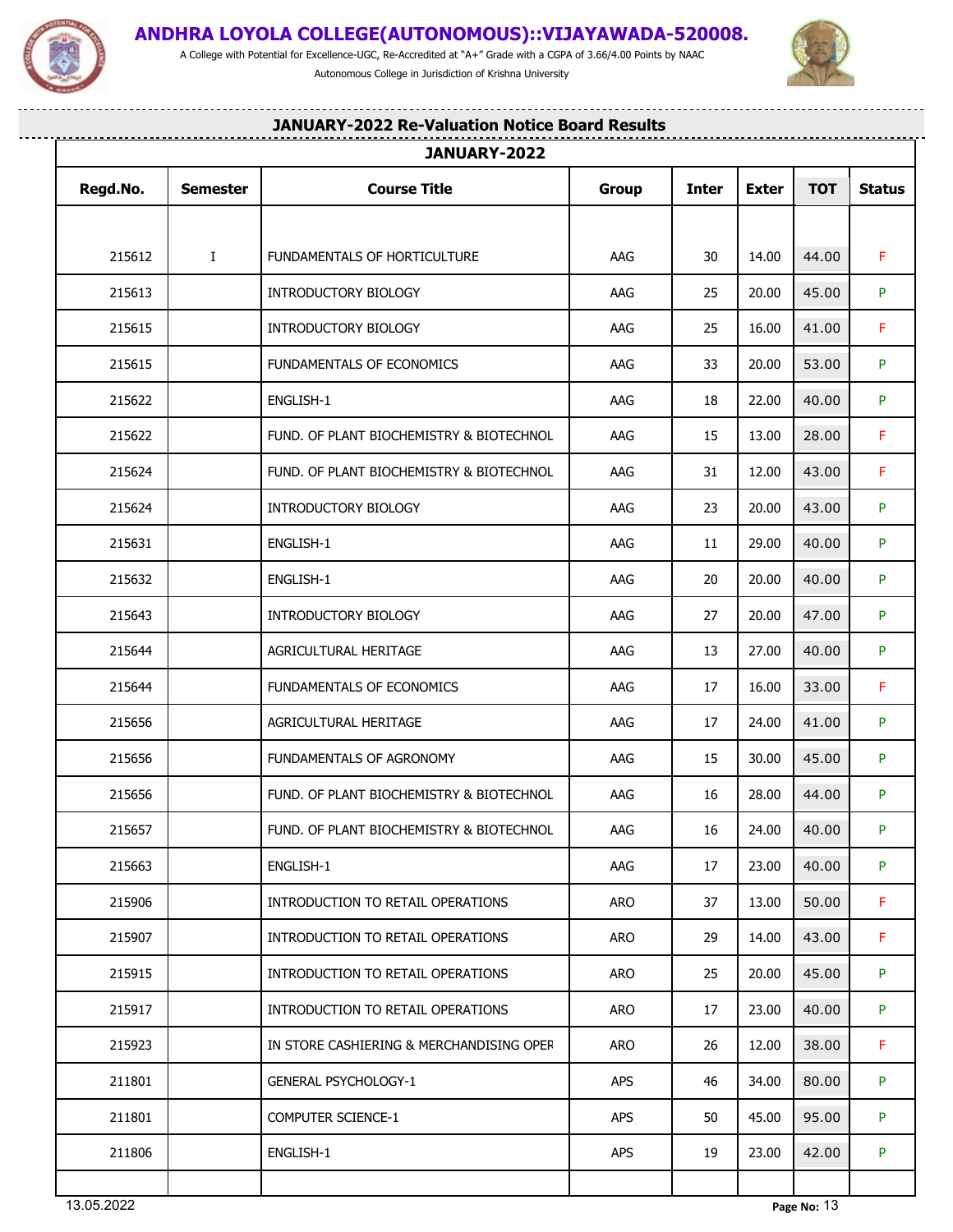

<u>..............................</u>

## **ANDHRA LOYOLA COLLEGE(AUTONOMOUS)::VIJAYAWADA-520008.**

A College with Potential for Excellence-UGC, Re-Accredited at "A+" Grade with a CGPA of 3.66/4.00 Points by NAAC Autonomous College in Jurisdiction of Krishna University

...................



. . . . . . .

. . . . . . . . . . . . . . . . .

| JANUARY-2022 |                 |                                      |       |              |              |            |               |
|--------------|-----------------|--------------------------------------|-------|--------------|--------------|------------|---------------|
| Regd.No.     | <b>Semester</b> | <b>Course Title</b>                  | Group | <b>Inter</b> | <b>Exter</b> | <b>TOT</b> | <b>Status</b> |
|              |                 |                                      |       |              |              |            |               |
| 211806       | $\bf{I}$        | SANSKRIT-1                           | APS   | 11           | 22.00        | 33.00      | F.            |
| 211810       |                 | ENGLISH-1                            | APS   | 18           | 15.00        | 33.00      | F.            |
| 211814       |                 | COMPUTER SCIENCE-1                   | APS   | 36           | 20.00        | 56.00      | P             |
| 211815       |                 | ENGLISH-1                            | APS   | 17           | 23.00        | 40.00      | P             |
| 211816       |                 | HINDI-1                              | APS   | 12           | 20.00        | 32.00      | F.            |
| 211816       |                 | SKILL DEVELOPMENT COURSE (OS)        | APS   |              | 27.00        | 27.00      | P.            |
| 211819       |                 | ENGLISH-1                            | APS   | 21           | 20.00        | 41.00      | P.            |
| 211819       |                 | TELUGU-1                             | APS   | 17           | 10.00        | 27.00      | F.            |
| 211819       |                 | COMPUTER SCIENCE-1                   | APS   | 24           | 14.00        | 38.00      | F.            |
| 211828       |                 | TELUGU-1                             | APS   | 14           | 26.00        | 40.00      | P             |
| 211837       |                 | COMPUTER SCIENCE-1                   | APS   | 30           | 20.00        | 50.00      | P.            |
| 214803       |                 | ENGLISH-1                            | ACO   | 20           | 20.00        | 40.00      | P.            |
| 214809       |                 | ENGLISH-1                            | ACO   | 15           | 15.00        | 30.00      | F.            |
| 214812       |                 | ENGLISH-1                            | ACO   | 18           | 12.00        | 30.00      | $\mathsf F$   |
| 214813       |                 | ENGLISH-1                            | ACO   | 16           | 12.00        | 28.00      | F.            |
| 214817       |                 | ENGLISH-1                            | ACO   | 15           | 14.00        | 29.00      | F.            |
| 214821       |                 | ENGLISH-1                            | ACO   | 14           | 14.00        | 28.00      | F.            |
| 214823       |                 | TELUGU-1                             | ACO   | 11           | 14.00        | 25.00      | F.            |
| 214824       |                 | TELUGU-1                             | ACO   | 10           | 17.00        | 27.00      | F.            |
| 214825       |                 | ENGLISH-1                            | ACO   | 13           | 15.00        | 28.00      | F.            |
| 214825       |                 | TELUGU-1                             | ACO   | 16           | 10.00        | 26.00      | F.            |
| 214827       |                 | TELUGU-1                             | ACO   | 22           | 11.00        | 33.00      | F.            |
| 214830       |                 | ENGLISH-1                            | ACO   | 16           | 13.00        | 29.00      | F.            |
| 214830       |                 | BUSINESS ORGANIZATION & MANAGEMENT-1 | ACO   | 15           | 25.00        | 40.00      | P.            |
| 214833       |                 | FUNDAMENTALS OF ACCOUNTING-1         | ACO   | 23           | 20.00        | 43.00      | P.            |
| 214834       |                 | TELUGU-1                             | ACO   | 9            | 31.00        | 40.00      | P.            |
|              |                 |                                      |       |              |              |            |               |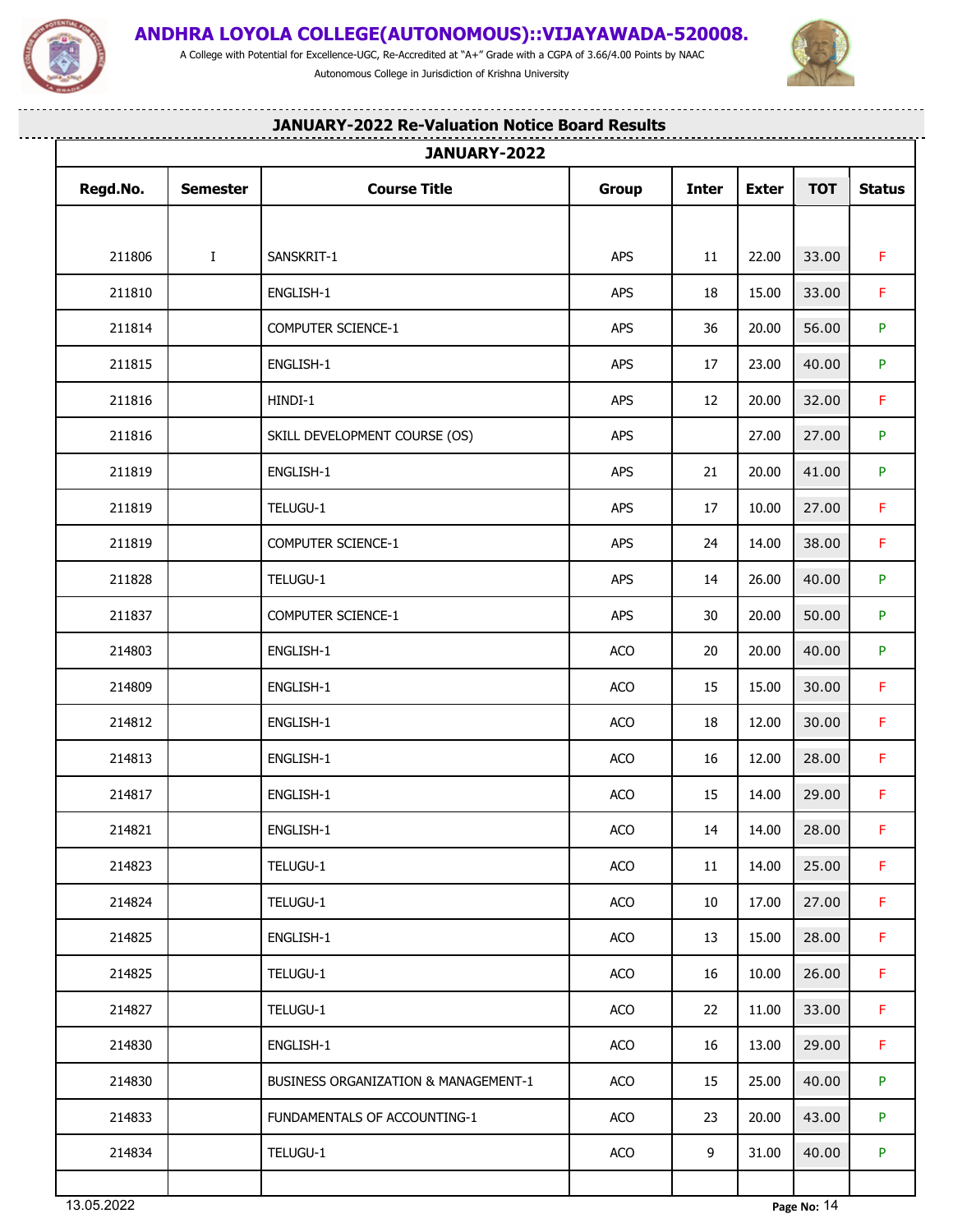

A College with Potential for Excellence-UGC, Re-Accredited at "A+" Grade with a CGPA of 3.66/4.00 Points by NAAC Autonomous College in Jurisdiction of Krishna University



-------

--------------------

## **JANUARY-2022 Re-Valuation Notice Board Results**

|          | JANUARY-2022    |                                      |              |              |              |            |               |
|----------|-----------------|--------------------------------------|--------------|--------------|--------------|------------|---------------|
| Regd.No. | <b>Semester</b> | <b>Course Title</b>                  | <b>Group</b> | <b>Inter</b> | <b>Exter</b> | <b>TOT</b> | <b>Status</b> |
|          |                 |                                      |              |              |              |            |               |
| 214835   | $\bf{I}$        | ENGLISH-1                            | ACO          | 15           | 14.00        | 29.00      | F.            |
| 214838   |                 | ENGLISH-1                            | ACO          | 12           | 10.00        | 22.00      | F.            |
| 214838   |                 | TELUGU-1                             | ACO          | 16           | 13.00        | 29.00      | F.            |
| 214840   |                 | ENGLISH-1                            | ACO          | 13           | 11.00        | 24.00      | F.            |
| 214840   |                 | TELUGU-1                             | ACO          | 27           | 13.00        | 40.00      | F.            |
| 214840   |                 | FUNDAMENTALS OF ACCOUNTING-1         | ACO          | 34           | 23.00        | 57.00      | P.            |
| 214840   |                 | BUSINESS ORGANIZATION & MANAGEMENT-1 | ACO          | 25           | 10.00        | 35.00      | F.            |
| 214843   |                 | ENGLISH-1                            | ACO          | 17           | 9.00         | 26.00      | F.            |
| 214843   |                 | TELUGU-1                             | ACO          | 23           | 11.00        | 34.00      | F.            |
| 214844   |                 | TELUGU-1                             | ACO          | 18           | 14.00        | 32.00      | F.            |
| 214846   |                 | ENGLISH-1                            | ACO          | 14           | 15.00        | 29.00      | F.            |
| 214849   |                 | TELUGU-1                             | ACO          | 28           | 14.00        | 42.00      | F.            |
| 214851   |                 | TELUGU-1                             | ACO          | 20           | 9.00         | 29.00      | F.            |
| 214853   |                 | ENGLISH-1                            | ACO          | 16           | 24.00        | 40.00      | P.            |
| 214853   |                 | TELUGU-1                             | ACO          | 11           | 22.00        | 33.00      | F.            |
| 211003   |                 | TELUGU-1                             | AEP          | 17           | 13.00        | 30.00      | F.            |
| 211012   |                 | ECONOMICS-1                          | AEP          | 9            | 23.00        | 32.00      | $\mathsf F$   |
| 211016   |                 | ECONOMICS-1                          | AEP          | 25           | 20.00        | 45.00      | P.            |
| 211019   |                 | ANTHROPOLOGY-1                       | AEP          | 12           | 28.00        | 40.00      | P.            |
| 211019   |                 | ECONOMICS-1                          | AEP          | 12           | 11.00        | 23.00      | F.            |
| 211019   |                 | SKILL DEVELOPMENT COURSE (PR)        | <b>AEP</b>   |              | 14.00        | 14.00      | F.            |
| 211020   |                 | ECONOMICS-1                          | <b>AEP</b>   | 14           | 15.00        | 29.00      | F.            |
| 211029   |                 | ENGLISH-1                            | AEP          | 41           | 38.00        | 79.00      | P             |
| 211029   |                 | ECONOMICS-1                          | AEP          | 40           | 37.00        | 77.00      | P             |
| 214901   |                 | ENGLISH-1                            | <b>ASM</b>   | 17           | 12.00        | 29.00      | F.            |
| 214902   |                 | AGRICULTURAL ECONOMICS-1             | <b>ASM</b>   | 31           | 13.00        | 44.00      | F.            |
|          |                 |                                      |              |              |              |            |               |